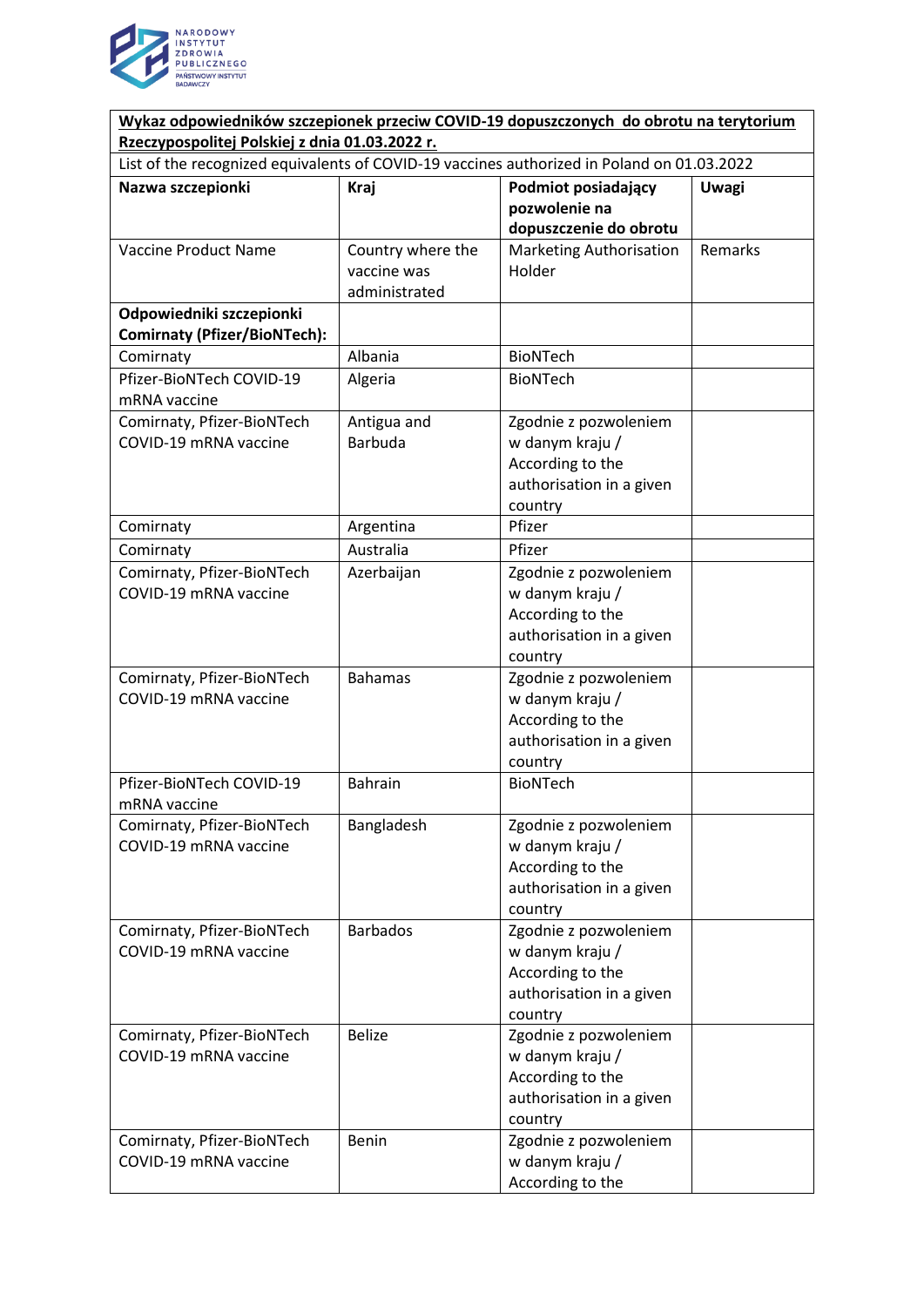

|                                                     |                               | authorisation in a given                     |  |
|-----------------------------------------------------|-------------------------------|----------------------------------------------|--|
|                                                     |                               | country                                      |  |
| Comirnaty, Pfizer-BioNTech                          | Bermuda                       | Zgodnie z pozwoleniem                        |  |
| COVID-19 mRNA vaccine                               |                               | w danym kraju /                              |  |
|                                                     |                               | According to the                             |  |
|                                                     |                               | authorisation in a given                     |  |
|                                                     |                               | country                                      |  |
| Comirnaty, Pfizer-BioNTech                          | Bhutan                        | Zgodnie z pozwoleniem                        |  |
| COVID-19 mRNA vaccine                               |                               | w danym kraju /                              |  |
|                                                     |                               | According to the                             |  |
|                                                     |                               | authorisation in a given                     |  |
|                                                     |                               | country                                      |  |
| Comirnaty, Pfizer-BioNTech                          | <b>Bolivia (Plurinational</b> | Zgodnie z pozwoleniem                        |  |
| COVID-19 mRNA vaccine                               | State of)                     | w danym kraju /                              |  |
|                                                     |                               | According to the                             |  |
|                                                     |                               | authorisation in a given                     |  |
|                                                     |                               | country                                      |  |
| Comirnaty, Pfizer-BioNTech                          | Bosnia and                    | Zgodnie z pozwoleniem                        |  |
| COVID-19 mRNA vaccine                               | Herzegovina                   | w danym kraju /                              |  |
|                                                     |                               | According to the                             |  |
|                                                     |                               | authorisation in a given                     |  |
|                                                     |                               | country                                      |  |
| Comirnaty, Pfizer-BioNTech                          | Botswana                      | Zgodnie z pozwoleniem                        |  |
| COVID-19 mRNA vaccine                               |                               | w danym kraju /                              |  |
|                                                     |                               | According to the                             |  |
|                                                     |                               | authorisation in a given                     |  |
|                                                     |                               | country                                      |  |
| Comirnaty                                           | <b>Brazil</b>                 | Pfizer                                       |  |
| Comirnaty, Pfizer-BioNTech<br>COVID-19 mRNA vaccine | Brunei Darussalam             | Zgodnie z pozwoleniem                        |  |
|                                                     |                               | w danym kraju /                              |  |
|                                                     |                               | According to the<br>authorisation in a given |  |
|                                                     |                               | country                                      |  |
| Comirnaty, Pfizer-BioNTech                          | Cabo Verde                    | Zgodnie z pozwoleniem                        |  |
| COVID-19 mRNA vaccine                               |                               | w danym kraju /                              |  |
|                                                     |                               | According to the                             |  |
|                                                     |                               | authorisation in a given                     |  |
|                                                     |                               | country                                      |  |
| Pfizer-BioNTech COVID-19                            | Canada                        | <b>BioNTech</b>                              |  |
| mRNA vaccine                                        |                               |                                              |  |
| Pfizer-BioNTech COVID-19                            | Chile                         | Pfizer                                       |  |
| mRNA vaccine                                        |                               |                                              |  |
| BioNTech-Fosun                                      | China                         | <b>BioNTech</b>                              |  |
| Pfizer-BioNTech COVID-19                            | Colombia                      | Pfizer                                       |  |
| mRNA vaccine                                        |                               |                                              |  |
| Pfizer-BioNTech COVID-19                            | Costa Rica                    | Pfizer                                       |  |
| mRNA vaccine                                        |                               |                                              |  |
| Comirnaty, Pfizer-BioNTech                          | Côte d'Ivoire                 | Zgodnie z pozwoleniem                        |  |
| COVID-19 mRNA vaccine                               |                               | w danym kraju /                              |  |
|                                                     |                               | According to the                             |  |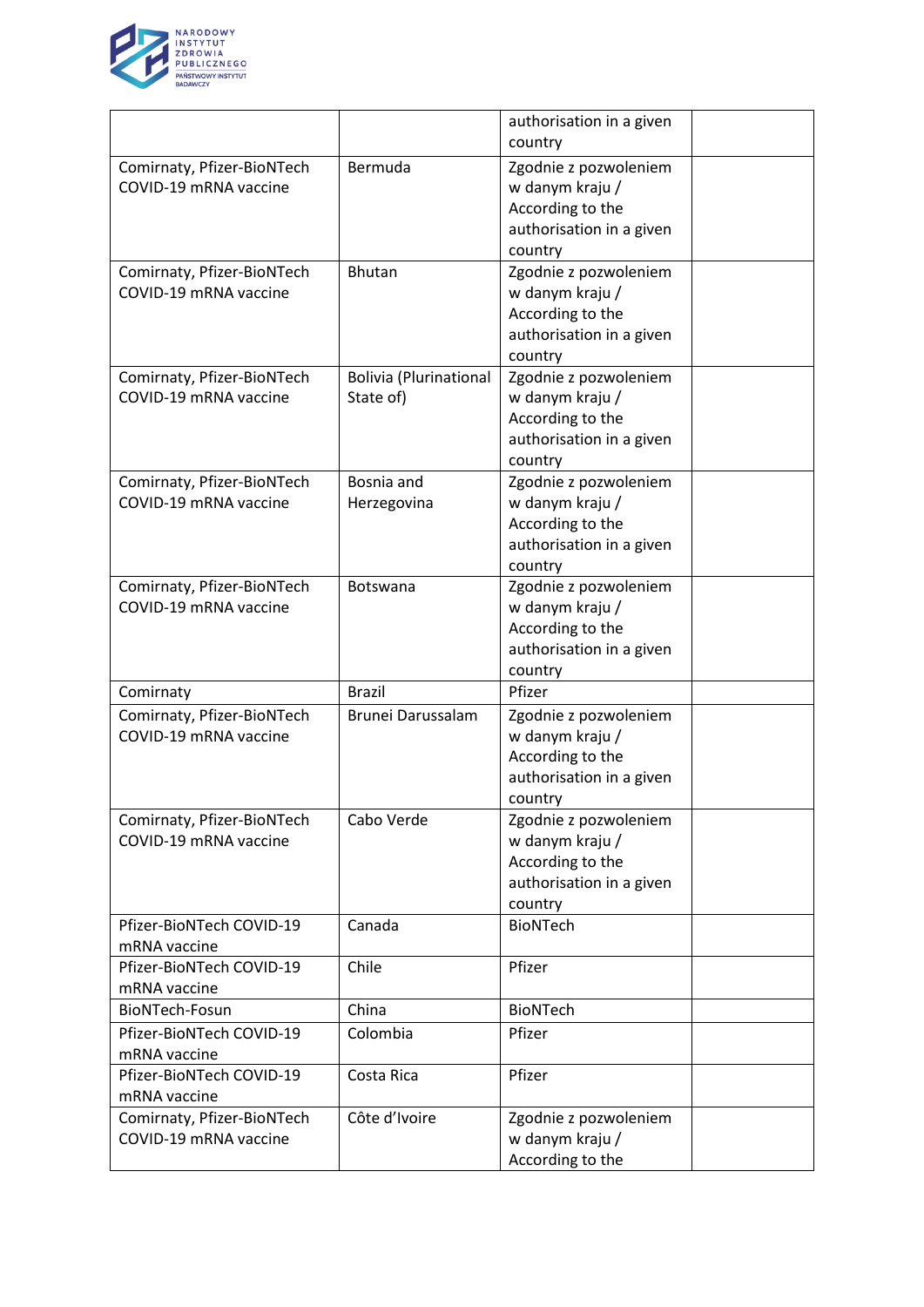

|                            |                            | authorisation in a given |  |
|----------------------------|----------------------------|--------------------------|--|
|                            |                            | country                  |  |
| Comirnaty, Pfizer-BioNTech | <b>Democratic Republic</b> | Zgodnie z pozwoleniem    |  |
| COVID-19 mRNA vaccine      | of the Congo               | w danym kraju /          |  |
|                            |                            | According to the         |  |
|                            |                            | authorisation in a given |  |
|                            |                            | country                  |  |
| Pfizer-BioNTech COVID-19   | Dominican Republic         | Pfizer                   |  |
| mRNA vaccine               |                            |                          |  |
| Pfizer-BioNTech COVID-19   | Ecuador                    | Pfizer                   |  |
| mRNA vaccine               |                            |                          |  |
| Comirnaty, Pfizer-BioNTech | Egypt                      | Zgodnie z pozwoleniem    |  |
| COVID-19 mRNA vaccine      |                            | w danym kraju /          |  |
|                            |                            | According to the         |  |
|                            |                            | authorisation in a given |  |
|                            |                            | country                  |  |
| Pfizer-BioNTech COVID-19   | El Salvador                | Pfizer                   |  |
| mRNA vaccine               |                            |                          |  |
| Comirnaty, Pfizer-BioNTech | Faroe Islands              | Zgodnie z pozwoleniem    |  |
| COVID-19 mRNA vaccine      |                            | w danym kraju /          |  |
|                            |                            | According to the         |  |
|                            |                            | authorisation in a given |  |
|                            |                            | country                  |  |
| Comirnaty, Pfizer-BioNTech | Gabon                      | Zgodnie z pozwoleniem    |  |
| COVID-19 mRNA vaccine      |                            | w danym kraju /          |  |
|                            |                            | According to the         |  |
|                            |                            | authorisation in a given |  |
|                            |                            | country                  |  |
| Pfizer-BioNTech COVID-19   | Georgia                    | <b>BioNTech</b>          |  |
| mRNA vaccine               |                            |                          |  |
| Comirnaty, Pfizer-BioNTech | Ghana                      | Zgodnie z pozwoleniem    |  |
| COVID-19 mRNA vaccine      |                            | w danym kraju /          |  |
|                            |                            | According to the         |  |
|                            |                            | authorisation in a given |  |
|                            |                            | country                  |  |
| Comirnaty, Pfizer-BioNTech | Greenland                  | Zgodnie z pozwoleniem    |  |
| COVID-19 mRNA vaccine      |                            | w danym kraju /          |  |
|                            |                            | According to the         |  |
|                            |                            | authorisation in a given |  |
|                            |                            | country                  |  |
| Comirnaty, Pfizer-BioNTech | Guatemala                  | Zgodnie z pozwoleniem    |  |
| COVID-19 mRNA vaccine      |                            | w danym kraju /          |  |
|                            |                            | According to the         |  |
|                            |                            | authorisation in a given |  |
|                            |                            | country                  |  |
| Comirnaty, Pfizer-BioNTech | Guinea                     | Zgodnie z pozwoleniem    |  |
| COVID-19 mRNA vaccine      |                            | w danym kraju /          |  |
|                            |                            | According to the         |  |
|                            |                            | authorisation in a given |  |
|                            |                            | country                  |  |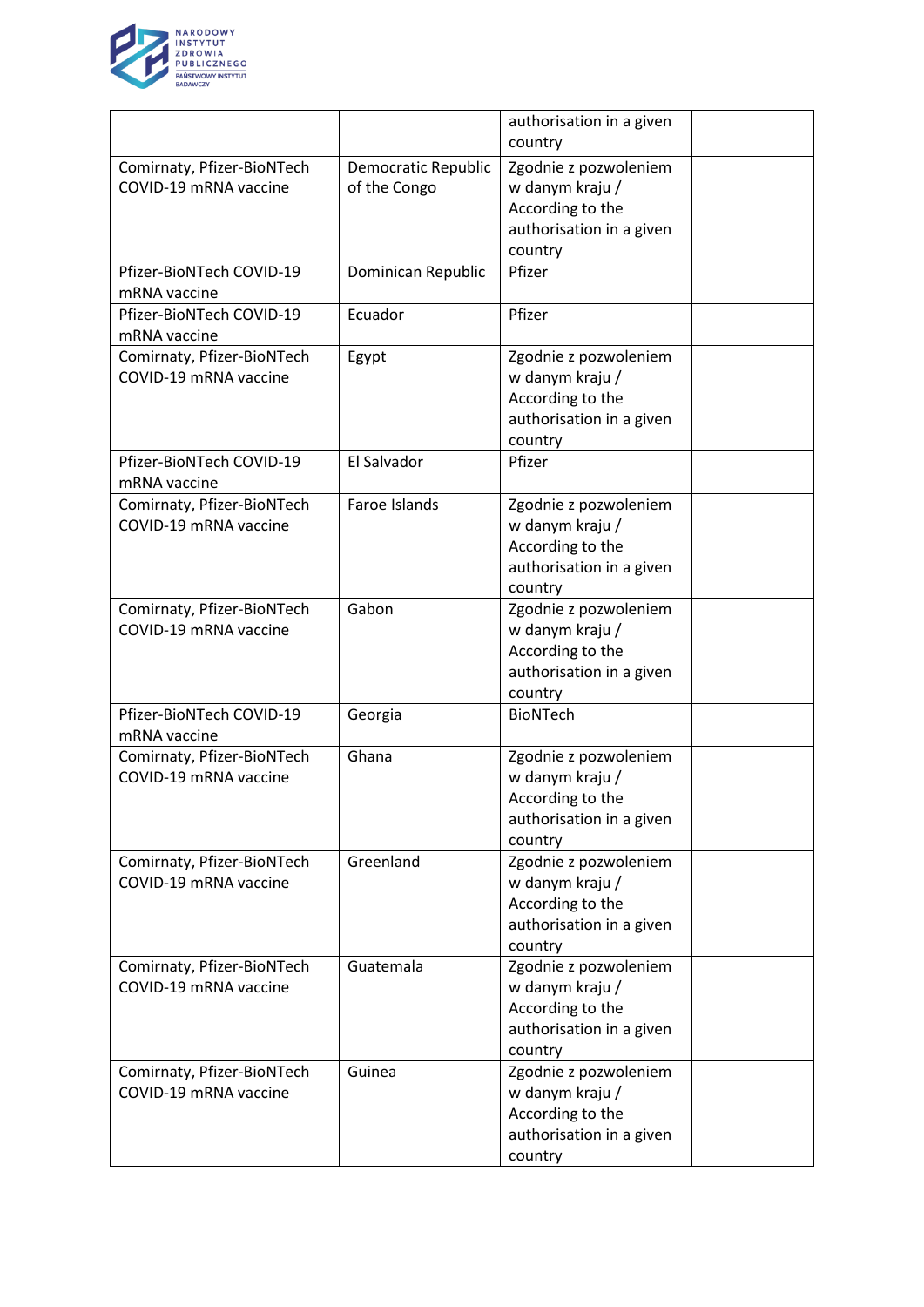

| Comirnaty, Pfizer-BioNTech                          | Guyana              | Zgodnie z pozwoleniem                        |  |
|-----------------------------------------------------|---------------------|----------------------------------------------|--|
| COVID-19 mRNA vaccine                               |                     | w danym kraju /                              |  |
|                                                     |                     | According to the                             |  |
|                                                     |                     | authorisation in a given                     |  |
|                                                     |                     | country                                      |  |
| Pfizer-BioNTech COVID-19                            | Honduras            | Pfizer                                       |  |
| mRNA vaccine                                        |                     |                                              |  |
| Comirnaty                                           | Hong Kong           | <b>BioNTech</b>                              |  |
| Comirnaty, Pfizer-BioNTech                          | Iceland             | Zgodnie z pozwoleniem                        |  |
| COVID-19 mRNA vaccine                               |                     | w danym kraju /                              |  |
|                                                     |                     | According to the                             |  |
|                                                     |                     | authorisation in a given                     |  |
|                                                     |                     | country                                      |  |
| Comirnaty, Pfizer-BioNTech                          | Indonesia           | Zgodnie z pozwoleniem                        |  |
| COVID-19 mRNA vaccine                               |                     | w danym kraju /                              |  |
|                                                     |                     | According to the                             |  |
|                                                     |                     | authorisation in a given                     |  |
| Pfizer-BioNTech COVID-19                            |                     | country<br>Pfizer                            |  |
| mRNA vaccine                                        | Iraq                |                                              |  |
| Pfizer-BioNTech COVID-19                            | Israel              | Pfizer                                       |  |
| mRNA vaccine                                        |                     |                                              |  |
| Comirnaty, Pfizer-BioNTech                          | Jamaica             | Zgodnie z pozwoleniem                        |  |
| COVID-19 mRNA vaccine                               |                     | w danym kraju /                              |  |
|                                                     |                     | According to the                             |  |
|                                                     |                     | authorisation in a given                     |  |
|                                                     |                     | country                                      |  |
| Comirnaty                                           | Japan               | Pfizer                                       |  |
| Pfizer-BioNTech COVID-19                            | Jordan              | Pfizer                                       |  |
| mRNA vaccine                                        |                     |                                              |  |
| Comirnaty, Pfizer-BioNTech                          | Kazakhstan          | Zgodnie z pozwoleniem                        |  |
| COVID-19 mRNA vaccine                               |                     | w danym kraju /                              |  |
|                                                     |                     | According to the                             |  |
|                                                     |                     | authorisation in a given                     |  |
|                                                     |                     | country                                      |  |
| Comirnaty, Pfizer-BioNTech<br>COVID-19 mRNA vaccine | Kenya               | Zgodnie z pozwoleniem                        |  |
|                                                     |                     | w danym kraju /                              |  |
|                                                     |                     | According to the<br>authorisation in a given |  |
|                                                     |                     | country                                      |  |
| Comirnaty                                           | Kosovo              | <b>BioNTech</b>                              |  |
| Pfizer-BioNTech COVID-19                            | Kuwait              | Pfizer                                       |  |
| mRNA vaccine                                        |                     |                                              |  |
| Comirnaty, Pfizer-BioNTech                          | Kyrgyzstan          | Zgodnie z pozwoleniem                        |  |
| COVID-19 mRNA vaccine                               |                     | w danym kraju /                              |  |
|                                                     |                     | According to the                             |  |
|                                                     |                     | authorisation in a given                     |  |
|                                                     |                     | country                                      |  |
| Comirnaty, Pfizer-BioNTech                          | Lao People's        | Zgodnie z pozwoleniem                        |  |
| COVID-19 mRNA vaccine                               | Democratic Republic | w danym kraju /                              |  |
|                                                     |                     | According to the                             |  |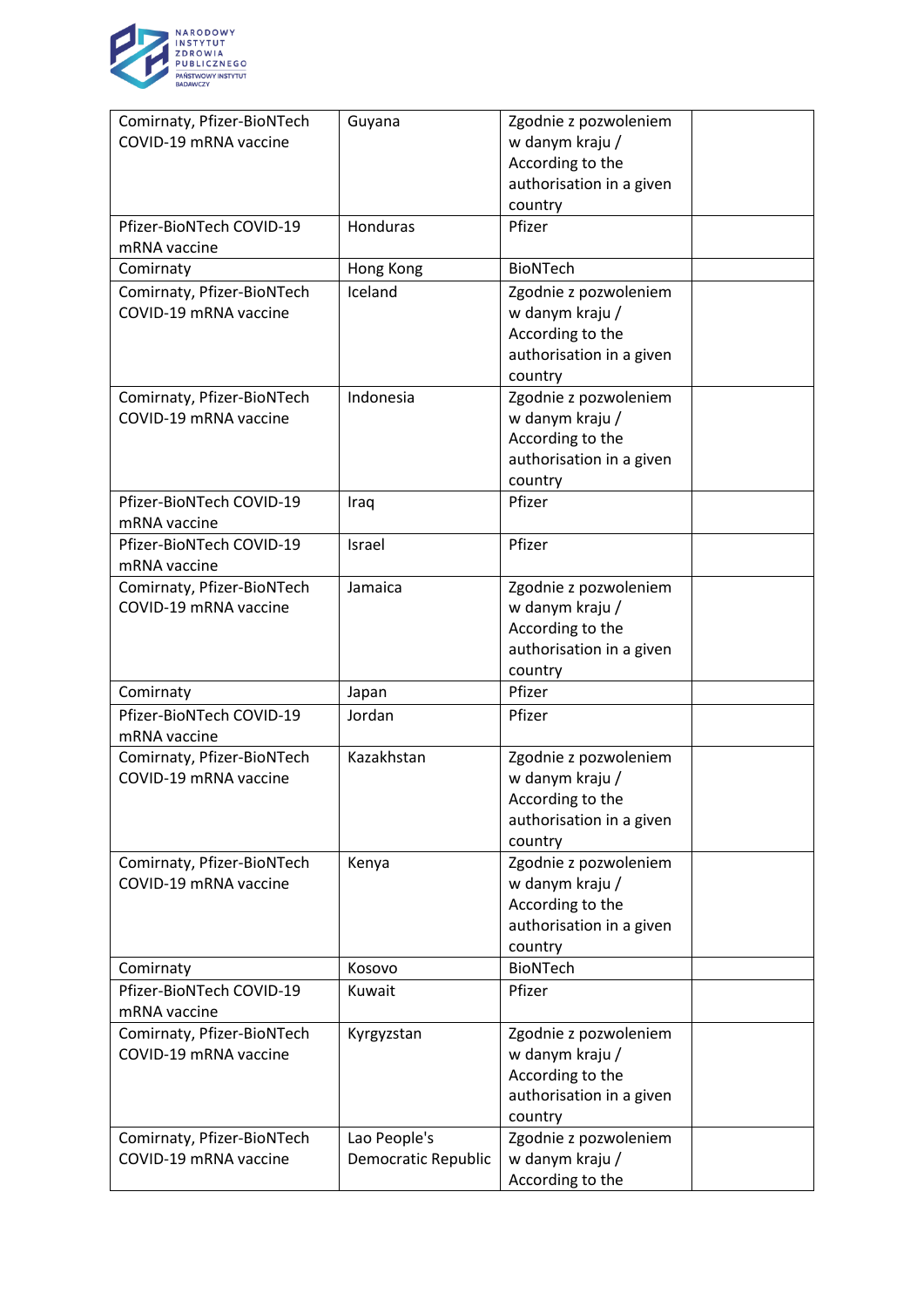

|                                                     |                  | authorisation in a given |  |
|-----------------------------------------------------|------------------|--------------------------|--|
|                                                     |                  | country                  |  |
| Pfizer-BioNTech COVID-19                            | Lebanon          | Pfizer                   |  |
| mRNA vaccine                                        |                  |                          |  |
| Comirnaty, Pfizer-BioNTech                          | Libya            | Zgodnie z pozwoleniem    |  |
| COVID-19 mRNA vaccine                               |                  | w danym kraju /          |  |
|                                                     |                  | According to the         |  |
|                                                     |                  | authorisation in a given |  |
|                                                     |                  | country                  |  |
| Pfizer-BioNTech COVID-19                            | Macau            | <b>BioNTech</b>          |  |
| mRNA vaccine                                        |                  |                          |  |
| Comirnaty, Pfizer-BioNTech                          | Malawi           | Zgodnie z pozwoleniem    |  |
| COVID-19 mRNA vaccine                               |                  | w danym kraju /          |  |
|                                                     |                  | According to the         |  |
|                                                     |                  | authorisation in a given |  |
|                                                     |                  | country                  |  |
| Comirnaty                                           | Malaysia         | Pfizer                   |  |
| Comirnaty, Pfizer-BioNTech                          | <b>Maldives</b>  | Zgodnie z pozwoleniem    |  |
| COVID-19 mRNA vaccine                               |                  | w danym kraju /          |  |
|                                                     |                  | According to the         |  |
|                                                     |                  | authorisation in a given |  |
|                                                     |                  | country                  |  |
| Comirnaty, Pfizer-BioNTech                          | <b>Mauritius</b> | Zgodnie z pozwoleniem    |  |
| COVID-19 mRNA vaccine                               |                  | w danym kraju /          |  |
|                                                     |                  | According to the         |  |
|                                                     |                  | authorisation in a given |  |
|                                                     |                  | country                  |  |
| Pfizer-BioNTech COVID-19                            | Mexico           | Pfizer                   |  |
| mRNA vaccine                                        |                  |                          |  |
| Comirnaty                                           | Moldova          | Ministry of Health       |  |
|                                                     |                  | Moldova                  |  |
| Comirnaty, Pfizer-BioNTech                          | Monaco           | Zgodnie z pozwoleniem    |  |
| COVID-19 mRNA vaccine                               |                  | w danym kraju /          |  |
|                                                     |                  | According to the         |  |
|                                                     |                  | authorisation in a given |  |
|                                                     |                  | country                  |  |
| UNBRANDED                                           | Mongolia         | <b>BioNTech</b>          |  |
| Comirnaty, Pfizer-BioNTech                          | Montenegro       | Zgodnie z pozwoleniem    |  |
| COVID-19 mRNA vaccine                               |                  | w danym kraju /          |  |
|                                                     |                  | According to the         |  |
|                                                     |                  | authorisation in a given |  |
|                                                     |                  | country                  |  |
| Comirnaty, Pfizer-BioNTech                          | Morocco          | Zgodnie z pozwoleniem    |  |
| COVID-19 mRNA vaccine                               |                  | w danym kraju /          |  |
|                                                     |                  | According to the         |  |
|                                                     |                  |                          |  |
|                                                     |                  | authorisation in a given |  |
|                                                     | Namibia          | country                  |  |
| Comirnaty, Pfizer-BioNTech<br>COVID-19 mRNA vaccine |                  | Zgodnie z pozwoleniem    |  |
|                                                     |                  | w danym kraju /          |  |
|                                                     |                  | According to the         |  |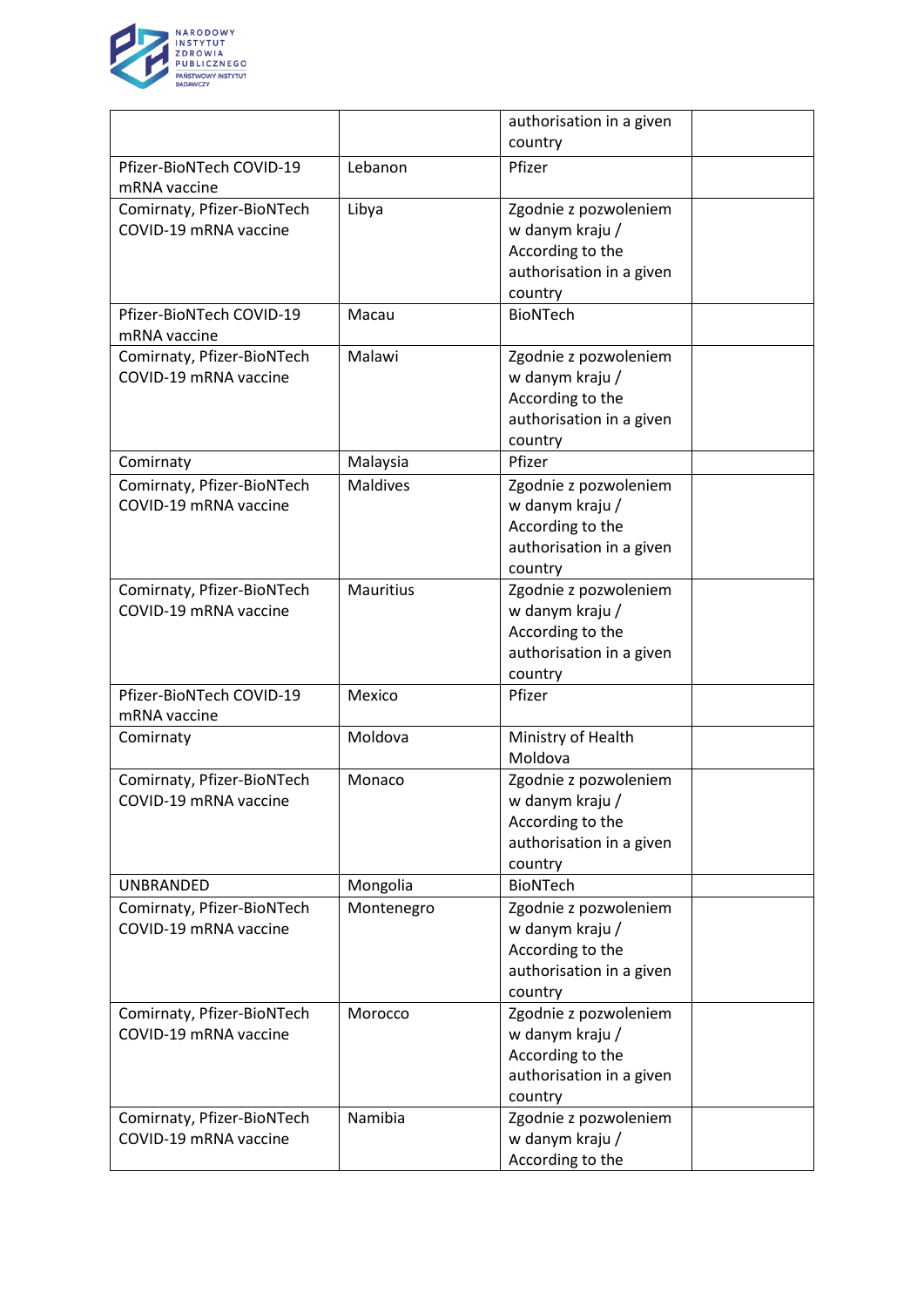

|                            |                     | authorisation in a given |  |
|----------------------------|---------------------|--------------------------|--|
|                            |                     | country                  |  |
| Comirnaty, Pfizer-BioNTech | Nepal               | Zgodnie z pozwoleniem    |  |
| COVID-19 mRNA vaccine      |                     | w danym kraju /          |  |
|                            |                     | According to the         |  |
|                            |                     | authorisation in a given |  |
|                            |                     | country                  |  |
| Comirnaty                  | New Zealand         | Pfizer                   |  |
| Comirnaty, Pfizer-BioNTech | Nicaragua           | Zgodnie z pozwoleniem    |  |
| COVID-19 mRNA vaccine      |                     | w danym kraju /          |  |
|                            |                     | According to the         |  |
|                            |                     | authorisation in a given |  |
|                            |                     | country                  |  |
| Comirnaty, Pfizer-BioNTech | Nigeria             | Zgodnie z pozwoleniem    |  |
| COVID-19 mRNA vaccine      |                     | w danym kraju /          |  |
|                            |                     | According to the         |  |
|                            |                     | authorisation in a given |  |
|                            |                     | country                  |  |
| Comirnaty, Pfizer-BioNTech | <b>Niue</b>         | Zgodnie z pozwoleniem    |  |
| COVID-19 mRNA vaccine      |                     | w danym kraju /          |  |
|                            |                     | According to the         |  |
|                            |                     | authorisation in a given |  |
|                            |                     | country                  |  |
| Comirnaty                  | North Macedonia     | Pfizer                   |  |
| Pfizer-BioNTech COVID-19   | Oman                | <b>BioNTech</b>          |  |
| mRNA vaccine               |                     |                          |  |
| Comirnaty                  | Pakistan            | Pfizer                   |  |
| Pfizer-BioNTech COVID-19   | Palestine           | Pfizer                   |  |
| mRNA vaccine               |                     |                          |  |
| Pfizer-BioNTech COVID-19   | Panama              | Pfizer                   |  |
| mRNA vaccine               |                     |                          |  |
| Comirnaty, Pfizer-BioNTech | Papua New Guinea    | Zgodnie z pozwoleniem    |  |
| COVID-19 mRNA vaccine      |                     | w danym kraju /          |  |
|                            |                     | According to the         |  |
|                            |                     | authorisation in a given |  |
|                            |                     | country                  |  |
| Pfizer-BioNTech COVID-19   | Paraguay            | Pfizer                   |  |
| vaccine                    |                     |                          |  |
| Comirnaty                  | Peru                | Pfizer                   |  |
| Pfizer-BioNTech COVID-19   | Philippines         | Pfizer                   |  |
| mRNA vaccine               |                     |                          |  |
| Comirnaty, Pfizer-BioNTech | <b>Puerto Rico</b>  | Zgodnie z pozwoleniem    |  |
| COVID-19 mRNA vaccine      |                     | w danym kraju /          |  |
|                            |                     | According to the         |  |
|                            |                     | authorisation in a given |  |
|                            |                     | country                  |  |
| Pfizer-BioNTech COVID-19   | Qatar               | Pfizer                   |  |
| mRNA vaccine               |                     |                          |  |
| Comirnaty, Pfizer-BioNTech | Republic of Moldova | Zgodnie z pozwoleniem    |  |
| COVID-19 mRNA vaccine      |                     | w danym kraju /          |  |
|                            |                     | According to the         |  |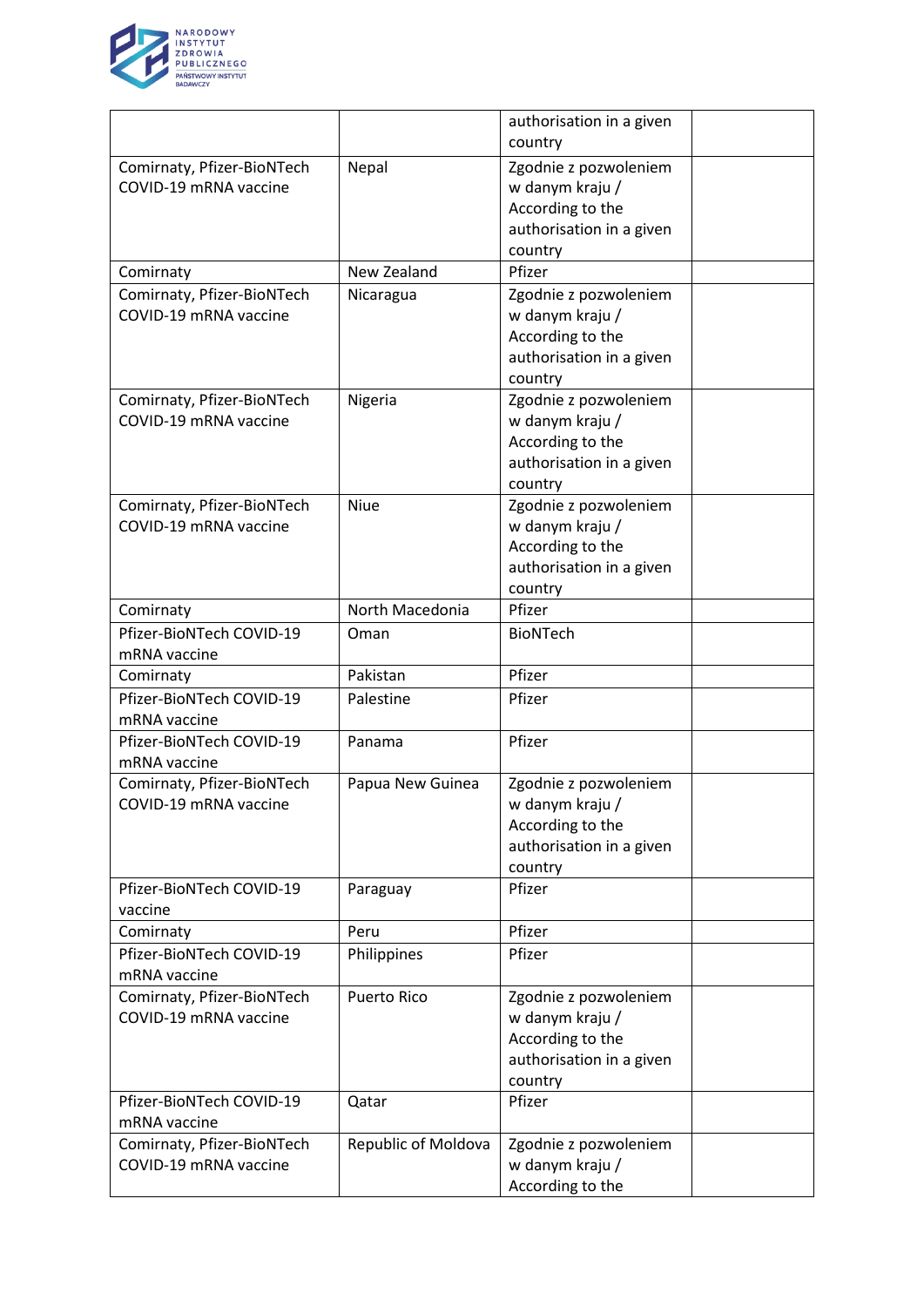

|                                                     |                   | authorisation in a given |  |
|-----------------------------------------------------|-------------------|--------------------------|--|
|                                                     |                   | country                  |  |
| Pfizer-BioNTech COVID-19                            | Rwanda            | Pfizer                   |  |
| mRNA vaccine                                        |                   |                          |  |
| Comirnaty, Pfizer-BioNTech                          | Saint Vincent and | Zgodnie z pozwoleniem    |  |
| COVID-19 mRNA vaccine                               | the Grenadines    | w danym kraju /          |  |
|                                                     |                   | According to the         |  |
|                                                     |                   | authorisation in a given |  |
|                                                     |                   | country                  |  |
| Pfizer-BioNTech COVID-19                            | Saudi Arabia      | Pfizer                   |  |
| mRNA vaccine                                        |                   |                          |  |
| Pfizer-BioNTech COVID-19                            | Serbia            | Pfizer                   |  |
| mRNA vaccine                                        |                   |                          |  |
| Comirnaty                                           | Serbia            | Pfizer                   |  |
| Pfizer-BioNTech COVID-19                            | Singapore         | <b>BioNTech</b>          |  |
| mRNA vaccine                                        |                   |                          |  |
| Pfizer-BioNTech COVID-19                            | South Africa      | Pfizer                   |  |
| mRNA vaccine                                        |                   |                          |  |
| Comirnaty                                           | South Korea       | Pfizer                   |  |
| Pfizer-BioNTech COVID-19                            | Sri Lanka         | <b>BioNTech</b>          |  |
| mRNA vaccine                                        |                   |                          |  |
| Comirnaty, Pfizer-BioNTech                          | Sudan             | Zgodnie z pozwoleniem    |  |
| COVID-19 mRNA vaccine                               |                   | w danym kraju /          |  |
|                                                     |                   | According to the         |  |
|                                                     |                   | authorisation in a given |  |
|                                                     |                   | country                  |  |
| Comirnaty                                           | Switzerland       | Pfizer                   |  |
|                                                     |                   |                          |  |
| Comirnaty, Pfizer-BioNTech<br>COVID-19 mRNA vaccine | Taiwan            | Zgodnie z pozwoleniem    |  |
|                                                     |                   | w danym kraju /          |  |
|                                                     |                   | According to the         |  |
|                                                     |                   | authorisation in a given |  |
|                                                     |                   | country                  |  |
| Comirnaty, Pfizer-BioNTech                          | Thailand          | Zgodnie z pozwoleniem    |  |
| COVID-19 mRNA vaccine                               |                   | w danym kraju /          |  |
|                                                     |                   | According to the         |  |
|                                                     |                   | authorisation in a given |  |
|                                                     |                   | country                  |  |
| Comirnaty, Pfizer-BioNTech                          | Timor-Leste       | Zgodnie z pozwoleniem    |  |
| COVID-19 mRNA vaccine                               |                   | w danym kraju /          |  |
|                                                     |                   | According to the         |  |
|                                                     |                   | authorisation in a given |  |
|                                                     |                   | country                  |  |
| Comirnaty, Pfizer-BioNTech                          | Togo              | Zgodnie z pozwoleniem    |  |
| COVID-19 mRNA vaccine                               |                   | w danym kraju /          |  |
|                                                     |                   | According to the         |  |
|                                                     |                   | authorisation in a given |  |
|                                                     |                   | country                  |  |
| Comirnaty, Pfizer-BioNTech                          | Tokelau           | Zgodnie z pozwoleniem    |  |
| COVID-19 mRNA vaccine                               |                   | w danym kraju /          |  |
|                                                     |                   | According to the         |  |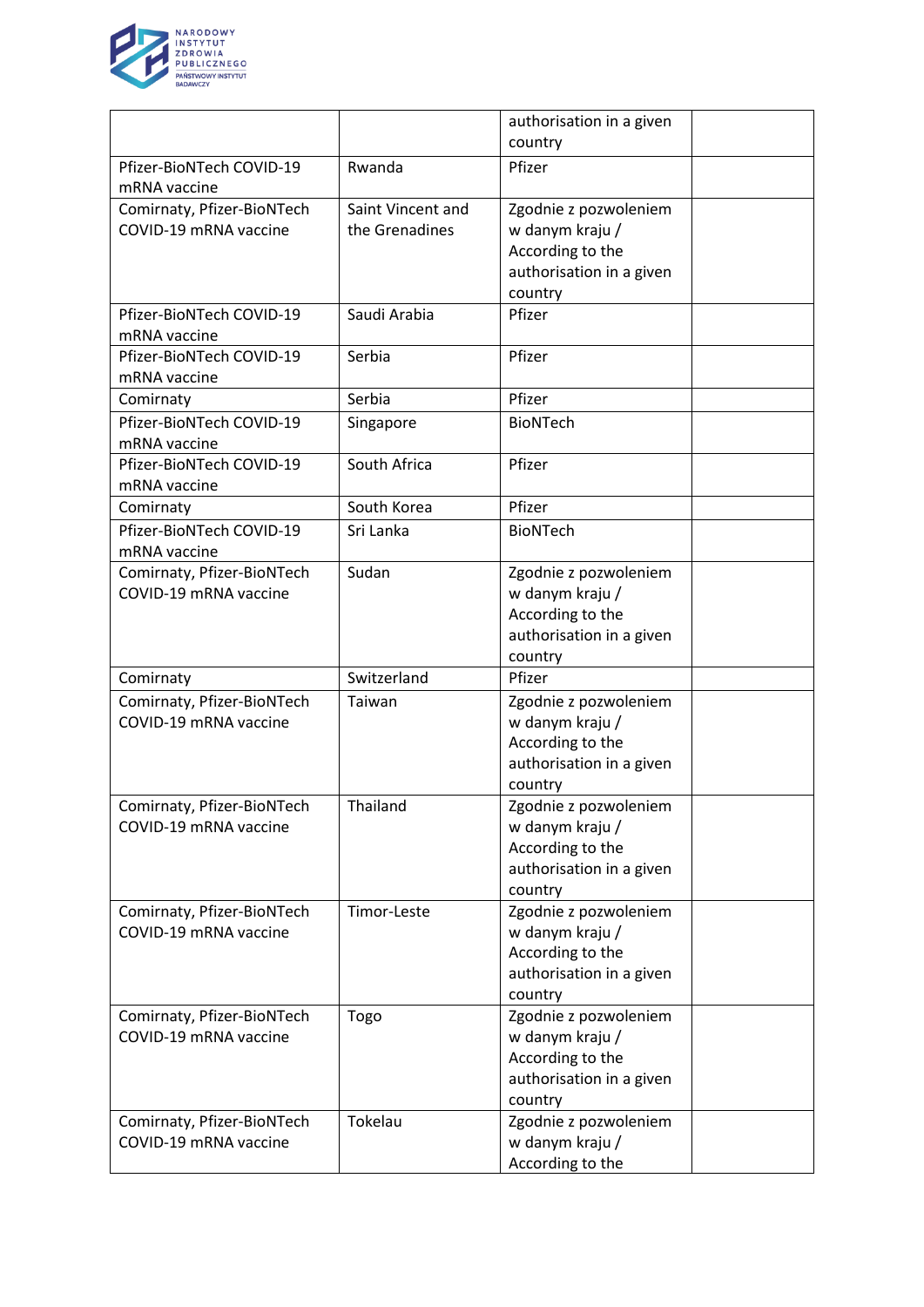

|                              |                            | authorisation in a given |  |
|------------------------------|----------------------------|--------------------------|--|
|                              |                            | country                  |  |
| Comirnaty, Pfizer-BioNTech   | Tonga                      | Zgodnie z pozwoleniem    |  |
| COVID-19 mRNA vaccine        |                            | w danym kraju /          |  |
|                              |                            | According to the         |  |
|                              |                            | authorisation in a given |  |
|                              |                            | country                  |  |
| Comirnaty, Pfizer-BioNTech   | <b>Trinidad and Tobago</b> | Zgodnie z pozwoleniem    |  |
| COVID-19 mRNA vaccine        |                            | w danym kraju /          |  |
|                              |                            | According to the         |  |
|                              |                            | authorisation in a given |  |
|                              |                            | country                  |  |
| Pfizer-BioNTech COVID-19     | Tunisia                    | <b>BioNTech</b>          |  |
| mRNA vaccine                 |                            |                          |  |
| Pfizer-BioNTech COVID-19     | Turkey                     | <b>BioNTech</b>          |  |
| vaccine                      |                            |                          |  |
| Pfizer-BioNTech COVID-19     | Ukraine                    | Pfizer                   |  |
| mRNA vaccine                 |                            |                          |  |
| Pfizer-BioNTech COVID-19     | <b>United Arab</b>         | <b>BioNTech</b>          |  |
| mRNA vaccine                 | Emirates                   |                          |  |
| Pfizer-BioNTech COVID-19     | <b>United States of</b>    | <b>BioNTech</b>          |  |
| mRNA vaccine                 | America                    |                          |  |
| Pfizer-BioNTech COVID-19     | United Kingdom             | Pfizer/BioNTech          |  |
| mRNA vaccine                 |                            |                          |  |
| Comirnaty                    | United Kingdom             | <b>BioNTech</b>          |  |
| Pfizer-BioNTech COVID-19     | Uruguay                    | Pfizer                   |  |
| mRNA vaccine                 |                            |                          |  |
| Comirnaty, Pfizer-BioNTech   | Vatican                    | Zgodnie z pozwoleniem    |  |
| COVID-19 mRNA vaccine        |                            | w danym kraju /          |  |
|                              |                            | According to the         |  |
|                              |                            | authorisation in a given |  |
|                              |                            | country                  |  |
| Comirnaty                    | Vietnam                    | Pfizer                   |  |
| Comirnaty, Pfizer-BioNTech   | <b>West Bank</b>           | Zgodnie z pozwoleniem    |  |
| COVID-19 mRNA vaccine        |                            | w danym kraju /          |  |
|                              |                            | According to the         |  |
|                              |                            | authorisation in a given |  |
|                              |                            | country                  |  |
| Comirnaty, Pfizer-BioNTech   | Zambia                     | Zgodnie z pozwoleniem    |  |
| COVID-19 mRNA vaccine        |                            | w danym kraju /          |  |
|                              |                            | According to the         |  |
|                              |                            | authorisation in a given |  |
|                              |                            | country                  |  |
|                              |                            |                          |  |
| Odpowiedniki szczepionki     |                            |                          |  |
| Spikevax (poprzednio: Covid- |                            |                          |  |
| 19 Vaccine Moderna):         |                            |                          |  |
| Spikevax, COVID-19 Vaccine   | Argentina                  | Moderna                  |  |
| Moderna                      |                            |                          |  |
| Spikevax, COVID-19 Vaccine   | Australia                  | Moderna                  |  |
| Moderna                      |                            |                          |  |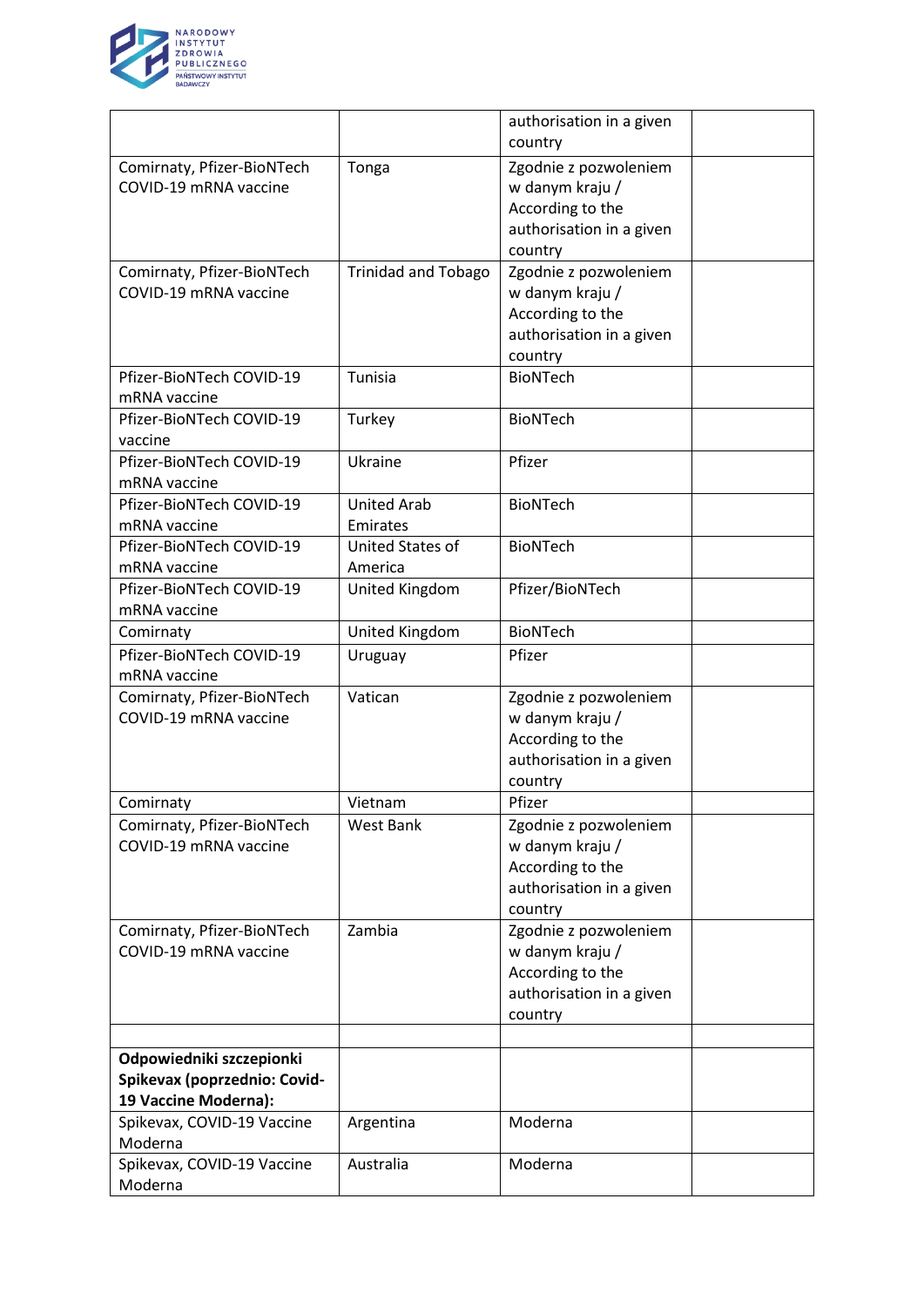

| Spikevax, COVID-19 Vaccine<br>Moderna                       | Bangladesh                          | Zgodnie z pozwoleniem<br>w danym kraju /<br>According to the<br>authorisation in a given<br>country |  |
|-------------------------------------------------------------|-------------------------------------|-----------------------------------------------------------------------------------------------------|--|
| Spikevax, COVID-19 Vaccine<br>Moderna                       | <b>Bhutan</b>                       | Zgodnie z pozwoleniem<br>w danym kraju /<br>According to the<br>authorisation in a given<br>country |  |
| <b>COVID-19 Vaccine Moderna</b><br>dispersion for injection | Botswana                            | Moderna                                                                                             |  |
| Moderna Covid-19 Vaccine<br>(mRNA-1273 Vaccine)             | <b>Brunei</b>                       | Moderna                                                                                             |  |
| COVID-19 Vaccine Moderna<br>Dispersion for injection        | Canada                              | Moderna                                                                                             |  |
| Spikevax, COVID-19 Vaccine<br>Moderna                       | Colombia                            | Zgodnie z pozwoleniem<br>w danym kraju /<br>According to the<br>authorisation in a given<br>country |  |
| Spikevax, COVID-19 Vaccine<br>Moderna                       | Democratic Republic<br>of the Congo | Zgodnie z pozwoleniem<br>w danym kraju /<br>According to the<br>authorisation in a given<br>country |  |
| Spikevax, COVID-19 Vaccine<br>Moderna                       | Egypt                               | Zgodnie z pozwoleniem<br>w danym kraju /<br>According to the<br>authorisation in a given<br>country |  |
| Spikevax, COVID-19 Vaccine<br>Moderna                       | Faroe Islands                       | Zgodnie z pozwoleniem<br>w danym kraju /<br>According to the<br>authorisation in a given<br>country |  |
| Spikevax, COVID-19 Vaccine<br>Moderna                       | Fiji                                | Zgodnie z pozwoleniem<br>w danym kraju /<br>According to the<br>authorisation in a given<br>country |  |
| Spikevax, COVID-19 Vaccine<br>Moderna                       | Ghana                               | Zgodnie z pozwoleniem<br>w danym kraju /<br>According to the<br>authorisation in a given<br>country |  |
| Spikevax, COVID-19 Vaccine<br>Moderna                       | Greenland                           | Zgodnie z pozwoleniem<br>w danym kraju /<br>According to the<br>authorisation in a given<br>country |  |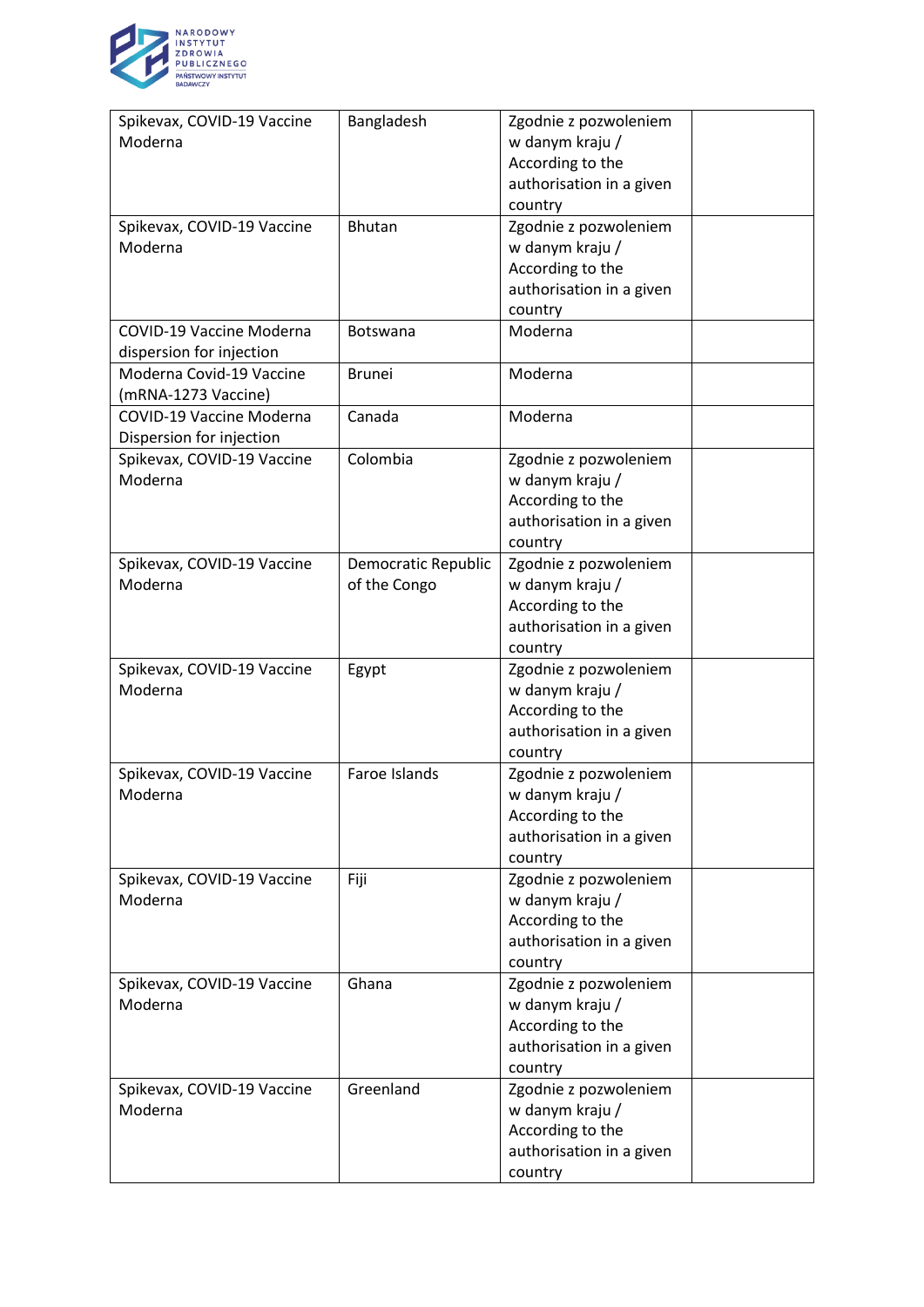

| Spikevax, COVID-19 Vaccine<br>Moderna                                                              | Guatemala | Zgodnie z pozwoleniem<br>w danym kraju /<br>According to the<br>authorisation in a given<br>country |  |
|----------------------------------------------------------------------------------------------------|-----------|-----------------------------------------------------------------------------------------------------|--|
| Spikevax, COVID-19 Vaccine<br>Moderna                                                              | Guyana    | Zgodnie z pozwoleniem<br>w danym kraju /<br>According to the<br>authorisation in a given<br>country |  |
| Spikevax, COVID-19 Vaccine<br>Moderna                                                              | Haiti     | Zgodnie z pozwoleniem<br>w danym kraju /<br>According to the<br>authorisation in a given<br>country |  |
| Spikevax, COVID-19 Vaccine<br>Moderna                                                              | Honduras  | Zgodnie z pozwoleniem<br>w danym kraju /<br>According to the<br>authorisation in a given<br>country |  |
| Spikevax, COVID-19 Vaccine<br>Moderna                                                              | India     | Zgodnie z pozwoleniem<br>w danym kraju /<br>According to the<br>authorisation in a given<br>country |  |
| Spikevax, COVID-19 Vaccine<br>Moderna                                                              | Indonesia | Zgodnie z pozwoleniem<br>w danym kraju /<br>According to the<br>authorisation in a given<br>country |  |
| COVID-19 Vaccine Moderna<br>Dispersion for injection                                               | Israel    | Moderna                                                                                             |  |
| <b>COVID-19 Vaccine Moderna</b><br>Intramuscular Injection,<br>Spikevax Intramuscular<br>Injection | Japan     | Takeda                                                                                              |  |
| <b>COVID-19 Vaccine Moderna</b>                                                                    | Jordan    | Moderna                                                                                             |  |
| Spikevax, COVID-19 Vaccine<br>Moderna                                                              | Kenya     | Zgodnie z pozwoleniem<br>w danym kraju /<br>According to the<br>authorisation in a given<br>country |  |
| Spikevax, COVID-19 Vaccine<br>Moderna                                                              | Kuwait    | Zgodnie z pozwoleniem<br>w danym kraju /<br>According to the<br>authorisation in a given<br>country |  |
| Spikevax, COVID-19 Vaccine<br>Moderna                                                              | Libya     | Zgodnie z pozwoleniem<br>w danym kraju /<br>According to the                                        |  |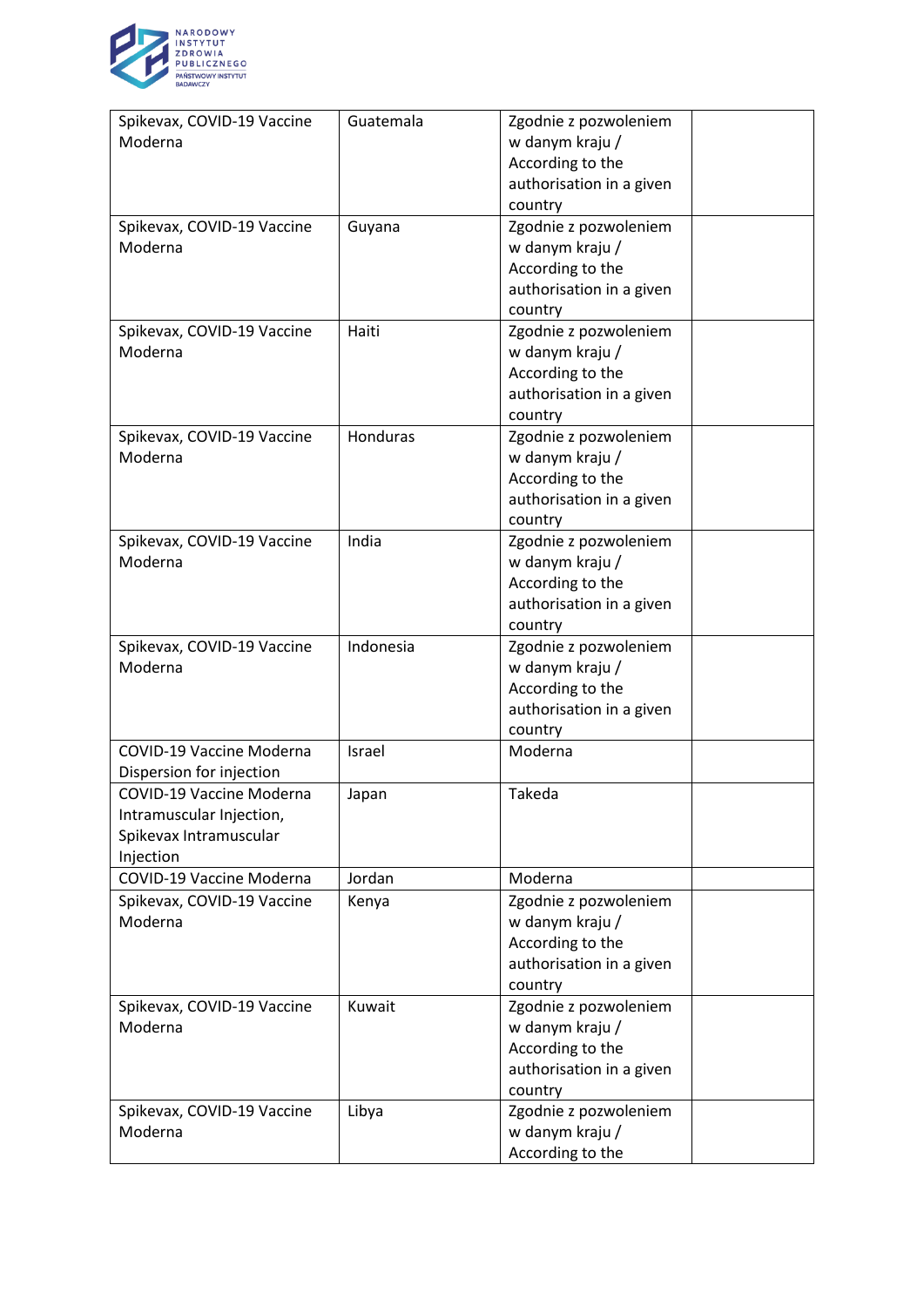

|                                 |                    | authorisation in a given |  |
|---------------------------------|--------------------|--------------------------|--|
|                                 |                    | country                  |  |
| Spikevax, COVID-19 Vaccine      | Malawi             | Zgodnie z pozwoleniem    |  |
| Moderna                         |                    | w danym kraju /          |  |
|                                 |                    | According to the         |  |
|                                 |                    | authorisation in a given |  |
|                                 |                    | country                  |  |
| Spikevax, COVID-19 Vaccine      | Malaysia           | Zgodnie z pozwoleniem    |  |
| Moderna                         |                    | w danym kraju /          |  |
|                                 |                    | According to the         |  |
|                                 |                    | authorisation in a given |  |
|                                 |                    | country                  |  |
| Spikevax, COVID-19 Vaccine      | <b>Maldives</b>    | Zgodnie z pozwoleniem    |  |
| Moderna                         |                    | w danym kraju /          |  |
|                                 |                    | According to the         |  |
|                                 |                    | authorisation in a given |  |
|                                 |                    | country                  |  |
| Spikevax, COVID-19 Vaccine      | Mexico             | Zgodnie z pozwoleniem    |  |
| Moderna                         |                    | w danym kraju /          |  |
|                                 |                    | According to the         |  |
|                                 |                    | authorisation in a given |  |
|                                 |                    | country                  |  |
| Spikevax, COVID-19 Vaccine      | Micronesia         | Zgodnie z pozwoleniem    |  |
| Moderna                         | (Federated States  | w danym kraju /          |  |
|                                 | of)                | According to the         |  |
|                                 |                    | authorisation in a given |  |
|                                 |                    | country                  |  |
| Spikevax, COVID-19 Vaccine      | Mongolia           | Zgodnie z pozwoleniem    |  |
| Moderna                         |                    | w danym kraju /          |  |
|                                 |                    | According to the         |  |
|                                 |                    | authorisation in a given |  |
|                                 |                    | country                  |  |
| Spikevax, COVID-19 Vaccine      | Nepal              | Zgodnie z pozwoleniem    |  |
| Moderna                         |                    | w danym kraju /          |  |
|                                 |                    | According to the         |  |
|                                 |                    | authorisation in a given |  |
|                                 |                    | country                  |  |
| Spikevax, COVID-19 Vaccine      | Nigeria            | Zgodnie z pozwoleniem    |  |
| Moderna                         |                    | w danym kraju /          |  |
|                                 |                    | According to the         |  |
|                                 |                    | authorisation in a given |  |
|                                 |                    | country                  |  |
| Spikevax, COVID-19 Vaccine      | Pakistan           | Zgodnie z pozwoleniem    |  |
| Moderna                         |                    | w danym kraju /          |  |
|                                 |                    | According to the         |  |
|                                 |                    | authorisation in a given |  |
|                                 |                    | country                  |  |
| n/a                             |                    | Moderna                  |  |
|                                 | Paraguay           |                          |  |
| <b>COVID-19 Vaccine Moderna</b> | Philippines        | Zuellig Pharma           |  |
| Spikevax, COVID-19 Vaccine      | <b>Puerto Rico</b> | Zgodnie z pozwoleniem    |  |
| Moderna                         |                    | w danym kraju /          |  |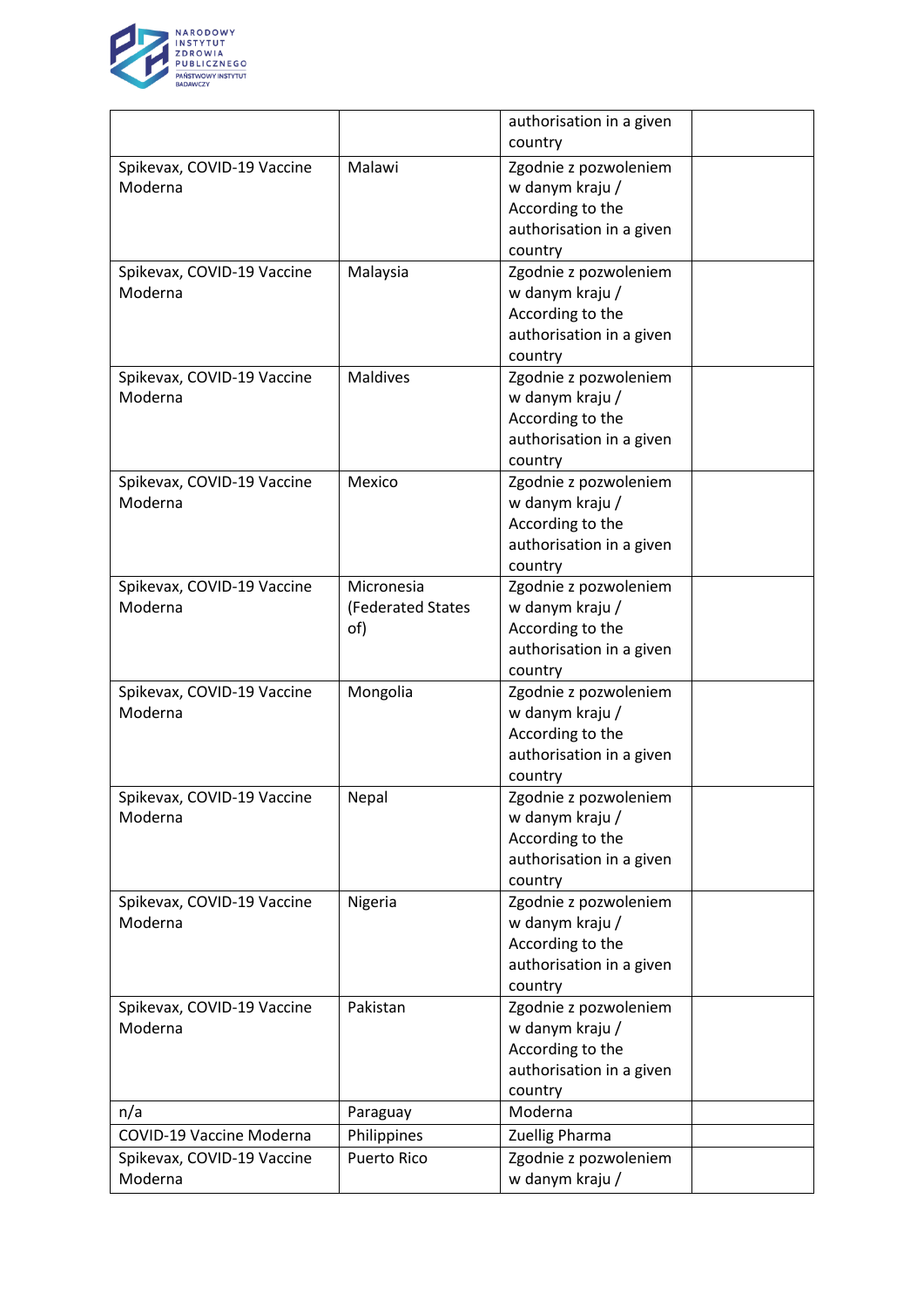

|                                 |                     | According to the         |  |
|---------------------------------|---------------------|--------------------------|--|
|                                 |                     | authorisation in a given |  |
|                                 |                     | country                  |  |
| COVID-19 Vaccine Moderna        | Qatar               | Moderna                  |  |
| Dispersion for injection        |                     |                          |  |
| Spikevax, COVID-19 Vaccine      | Republic of Moldova | Zgodnie z pozwoleniem    |  |
| Moderna                         |                     | w danym kraju /          |  |
|                                 |                     | According to the         |  |
|                                 |                     | authorisation in a given |  |
|                                 |                     | country                  |  |
| Spikevax, COVID-19 Vaccine      | Rwanda              | Zgodnie z pozwoleniem    |  |
| Moderna                         |                     | w danym kraju /          |  |
|                                 |                     | According to the         |  |
|                                 |                     | authorisation in a given |  |
|                                 |                     | country                  |  |
| Spikevax, COVID-19 Vaccine      | Saint Vincent and   | Zgodnie z pozwoleniem    |  |
| Moderna                         | the Grenadines      | w danym kraju /          |  |
|                                 |                     | According to the         |  |
|                                 |                     | authorisation in a given |  |
|                                 |                     | country                  |  |
| Spikevax, COVID-19 Vaccine      | Saudi Arabia        | Zgodnie z pozwoleniem    |  |
| Moderna                         |                     | w danym kraju /          |  |
|                                 |                     | According to the         |  |
|                                 |                     | authorisation in a given |  |
|                                 |                     | country                  |  |
| Spikevax, COVID-19 Vaccine      | Seychelles          | Zgodnie z pozwoleniem    |  |
| Moderna                         |                     | w danym kraju /          |  |
|                                 |                     | According to the         |  |
|                                 |                     | authorisation in a given |  |
|                                 |                     | country                  |  |
| <b>COVID-19 Vaccine Moderna</b> | Singapore           | Moderna                  |  |
| Dispersion for injection        |                     |                          |  |
| COVID-19 Vaccine Moderna        | South Korea         | <b>Green Cross</b>       |  |
| Spikevax, COVID-19 Vaccine      | Sri Lanka           | Zgodnie z pozwoleniem    |  |
| Moderna                         |                     | w danym kraju /          |  |
|                                 |                     | According to the         |  |
|                                 |                     | authorisation in a given |  |
|                                 |                     | country                  |  |
| Spikevax, COVID-19 Vaccine      | Suriname            | Zgodnie z pozwoleniem    |  |
| Moderna                         |                     | w danym kraju /          |  |
|                                 |                     | According to the         |  |
|                                 |                     | authorisation in a given |  |
|                                 |                     | country                  |  |
| COVID-19 Vaccine Moderna        | Switzerland         | Moderna                  |  |
| Dispersion for injection        |                     |                          |  |
| COVID-19 Vaccine Moderna        | Thailand            | Zuellig Pharma           |  |
| Moderna COVID-19 Vaccine        | Taiwan              | <b>Taiwan CDC</b>        |  |
| Spikevax, COVID-19 Vaccine      | Ukraine             | Zgodnie z pozwoleniem    |  |
| Moderna                         |                     | w danym kraju /          |  |
|                                 |                     | According to the         |  |
|                                 |                     |                          |  |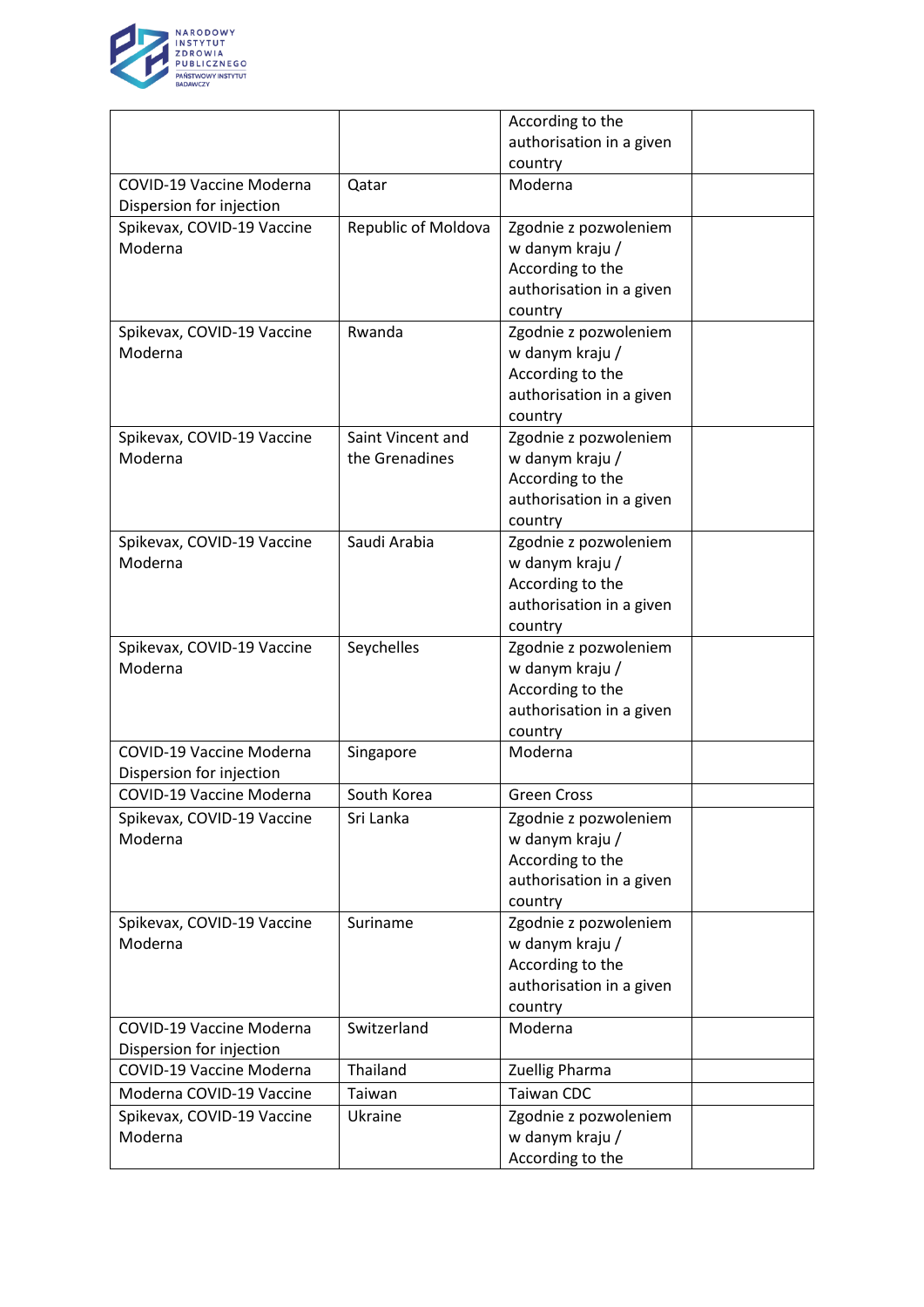

|                                                              |                                             | authorisation in a given                                                                            |  |
|--------------------------------------------------------------|---------------------------------------------|-----------------------------------------------------------------------------------------------------|--|
|                                                              |                                             | country                                                                                             |  |
| <b>COVID-19 Vaccine Moderna</b>                              | <b>United Arab</b><br>Emirates              | Moderna                                                                                             |  |
| <b>COVID-19 Vaccine Moderna</b><br>Dispersion for injection  | United Kingdom                              | Moderna                                                                                             |  |
| Moderna COVID-19                                             | <b>United States of</b>                     | Moderna                                                                                             |  |
| Vaccine Suspension for<br>injection                          | America                                     |                                                                                                     |  |
| Spikevax, COVID-19 Vaccine<br>Moderna                        | Viet Nam                                    | Zgodnie z pozwoleniem<br>w danym kraju /<br>According to the<br>authorisation in a given<br>country |  |
| Spikevax, COVID-19 Vaccine<br>Moderna                        | <b>West Bank</b>                            | Zgodnie z pozwoleniem<br>w danym kraju /<br>According to the<br>authorisation in a given<br>country |  |
| Odpowiedniki szczepionki                                     |                                             |                                                                                                     |  |
| <b>COVID-19 Vaccine Janssen:</b>                             |                                             |                                                                                                     |  |
| COVID-19 Vaccine Janssen                                     | Angola                                      | Pending Health<br>Authority                                                                         |  |
|                                                              |                                             | communication                                                                                       |  |
| COVID-19 Vaccine Janssen                                     | <b>Bahrain</b>                              | Janssen-Cilag<br><b>International NV</b>                                                            |  |
| <b>COVID-19 Vaccine Janssen</b>                              | <b>Botswana</b>                             | Janssen-Cilag<br><b>International NV</b>                                                            |  |
| Janssen COVID-19 Vaccine<br>Vacina covid19<br>(recombinante) | <b>Brazil</b>                               | Janssen-Cilag<br>Farmaceutica Ltda.                                                                 |  |
| COVID-19 Vaccine Janssen                                     | Cabo Verde                                  | Pending Health<br>Authority<br>communication                                                        |  |
| Janssen COVID-19 Vaccine                                     | Canada                                      | <b>JANSSEN INC.</b>                                                                                 |  |
| COVID-19 Vaccine Janssen                                     | Central African<br>Republic                 | Janssen-Cilag<br>International NV                                                                   |  |
| <b>COVID-19 Vaccine Janssen</b>                              | Chile                                       | Pending Health<br>Authority<br>communication                                                        |  |
| Janssen COVID-19 Vaccine                                     | Colombia                                    | Janssen Cilag S.A.                                                                                  |  |
| COVID-19 Vaccine Janssen                                     |                                             |                                                                                                     |  |
| COVID-19 Vaccine Janssen                                     | Congo                                       | Janssen-Cilag<br><b>International NV</b>                                                            |  |
| COVID-19 Vaccine Janssen                                     | Congo, The<br>Democratic Republic<br>Of The | Janssen-Cilag<br><b>International NV</b>                                                            |  |
| COVID-19 Vaccine Janssen                                     | Ethiopia                                    | Janssen-Cilag<br><b>International NV</b>                                                            |  |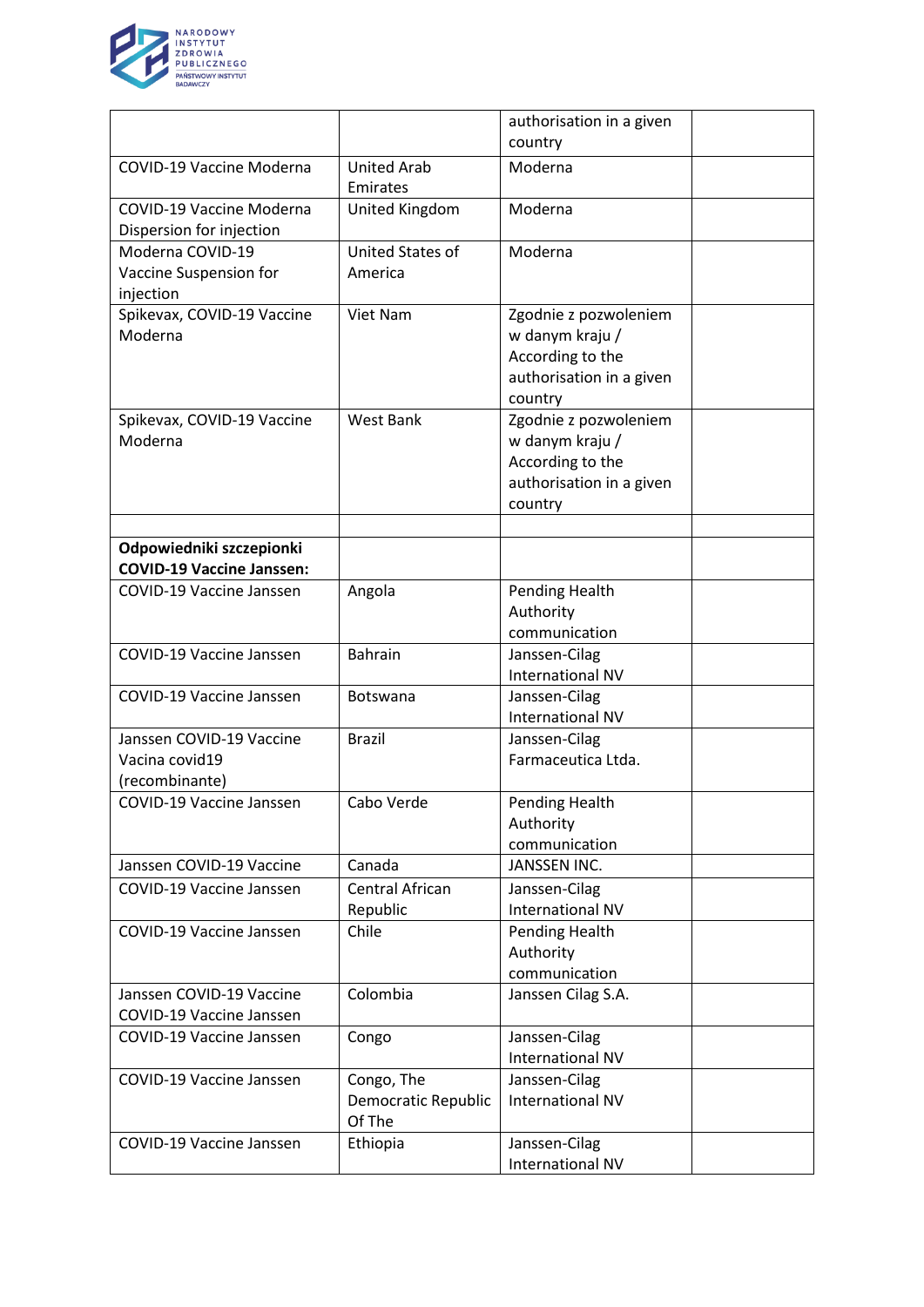

| <b>COVID-19 Vaccine Janssen</b> | Gambia             | Janssen-Cilag              |
|---------------------------------|--------------------|----------------------------|
|                                 |                    | <b>International NV</b>    |
| COVID-19 Vaccine Janssen        | Ghana              | Janssen-Cilag              |
|                                 |                    | <b>International NV</b>    |
| COVID-19 Vaccine Janssen        | Guinea-Bissau      | Pending Health             |
|                                 |                    | Authority                  |
|                                 |                    | communication              |
| <b>COVID-19 Vaccine Janssen</b> | Jordan             | Not applicable (EUA)       |
| <b>COVID-19 Vaccine Janssen</b> | Korea, Republic Of | Janssen Korea Ltd.         |
| <b>COVID-19 Vaccine Janssen</b> | Kuwait             | Janssen-Cilag              |
|                                 |                    | <b>International NV</b>    |
| <b>COVID-19 Vaccine Janssen</b> | Lesotho            | Janssen-Cilag              |
|                                 |                    | <b>International NV</b>    |
| <b>COVID-19 Vaccine Janssen</b> | Liberia            | Pending Health             |
|                                 |                    | Authority                  |
|                                 |                    | communication              |
| COVID-19 Vaccine Janssen        | Libyan Arab        | Not applicable (Waiver)    |
|                                 | Jamahiriya         |                            |
| <b>COVID-19 Vaccine Janssen</b> | Madagascar         | Pending Health             |
|                                 |                    | Authority                  |
|                                 |                    | communication              |
| <b>COVID-19 Vaccine Janssen</b> | Malawi             | Pending Health             |
|                                 |                    | Authority                  |
|                                 |                    | communication              |
| <b>COVID-19 Vaccine Janssen</b> | Malaysia           | Ministry of Health,        |
| Suspension for Injection        |                    | Malaysia                   |
| <b>COVID-19 Vaccine Janssen</b> | Mali               | <b>Pending Health</b>      |
|                                 |                    | Authority                  |
|                                 |                    | communication              |
| Janssen COVID-19 Vaccine        | Mexico             | Janssen Cilag S.A. de C.V. |
| COVID-19 Vaccine Janssen        |                    |                            |
| COVID-19 Vaccine Janssen        | Namibia            | Janssen-Cilag              |
|                                 |                    | International NV           |
| COVID-19 Vaccine Janssen        | Nigeria            | Pending Health             |
|                                 |                    | Authority                  |
|                                 |                    | communication              |
| Janssen COVID-19 Vaccine        | Philippines        | Johnson and Johnson        |
|                                 |                    | Philippines, Inc.          |
| COVID-19 Vaccine Janssen        | Qatar              | Janssen-Cilag              |
|                                 |                    | International NV           |
| <b>COVID-19 Vaccine Janssen</b> | Rwanda             | Janssen-Cilag              |
|                                 |                    | <b>International NV</b>    |
| COVID-19 Vaccine Janssen        | Sao Tome and       | Janssen-Cilag              |
|                                 | Principe           | <b>International NV</b>    |
| <b>COVID-19 Vaccine Janssen</b> | Saudi Arabia       | Janssen-Cilag              |
|                                 |                    | <b>International NV</b>    |
| COVID-19 Vaccine Janssen        | Senegal            | Janssen-Cilag              |
|                                 |                    | <b>International NV</b>    |
| COVID-19 Vaccine Janssen        | South Africa       | Janssen Pharmaceutica      |
|                                 |                    | (Pty) Ltd.                 |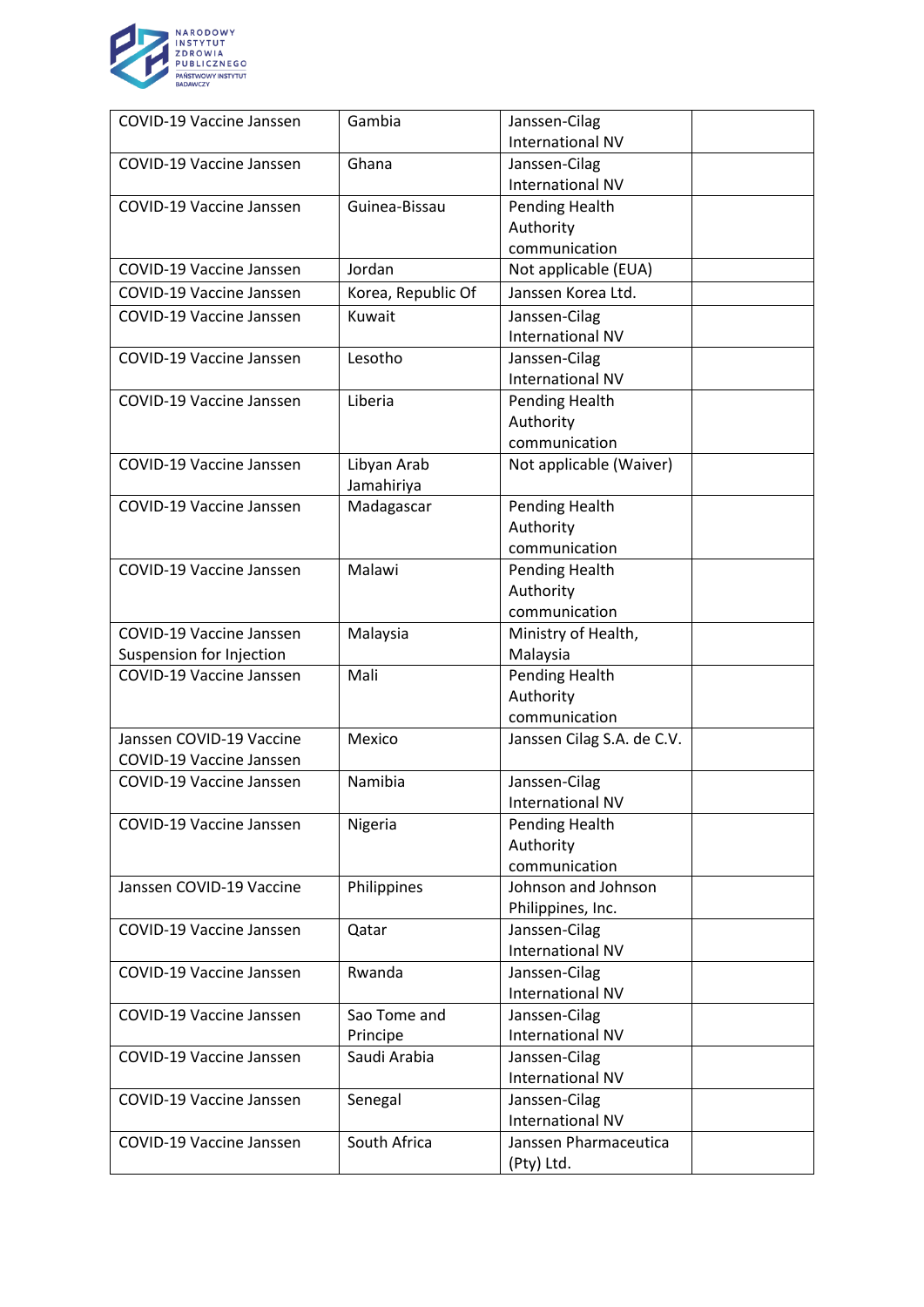

| COVID-19 Vaccine Janssen                   | Switzerland           | Janssen-Cilag AG                         |  |
|--------------------------------------------|-----------------------|------------------------------------------|--|
| COVID-19 accine Janssen                    | Thailand              | Janssen-Cilag Ltd.                       |  |
| Janssen COVID-19 Vaccine                   |                       |                                          |  |
| <b>COVID-19 Vaccine Janssen</b>            | Togo                  | Janssen-Cilag                            |  |
|                                            |                       | <b>International NV</b>                  |  |
| <b>COVID-19 Vaccine Janssen</b>            | Tunisia               | Janssen-Cilag                            |  |
|                                            |                       | International NV                         |  |
| COVID-19 Vaccine Janssen                   | <b>United Kingdom</b> | Janssen-Cilag Limited                    |  |
| Janssen COVID-19 Vaccine                   | <b>United States</b>  | Janssen Biotech, Inc.                    |  |
| COVID-19 Vaccine Janssen                   | <b>WHO EUL</b>        | Janssen-Cilag                            |  |
|                                            |                       | <b>International NV</b>                  |  |
| COVID-19 Vaccine Janssen                   | Zambia                | Janssen-Cilag                            |  |
|                                            |                       | <b>International NV</b>                  |  |
|                                            |                       |                                          |  |
| Odpowieniki szczepionki                    |                       |                                          |  |
| <b>Vaxzevria (AstraZeneca):</b>            | Albania               |                                          |  |
| Vaxzevria, Covid-19 vaccine<br>AstraZeneca |                       | Zgodnie z pozwoleniem<br>w danym kraju / |  |
|                                            |                       | According to the                         |  |
|                                            |                       | authorisation in a given                 |  |
|                                            |                       | country                                  |  |
| Vaxzevria, Covid-19 vaccine                | Algeria               | Zgodnie z pozwoleniem                    |  |
| AstraZeneca                                |                       | w danym kraju /                          |  |
|                                            |                       | According to the                         |  |
|                                            |                       | authorisation in a given                 |  |
|                                            |                       | country                                  |  |
| Vaxzevria, Covid-19 vaccine                | Angola                | Zgodnie z pozwoleniem                    |  |
| AstraZeneca                                |                       | w danym kraju /                          |  |
|                                            |                       | According to the                         |  |
|                                            |                       | authorisation in a given                 |  |
|                                            |                       | country                                  |  |
| Vaxzevria, Covid-19 vaccine                | Antigua and           | Zgodnie z pozwoleniem                    |  |
| AstraZeneca                                | <b>Barbuda</b>        | w danym kraju /                          |  |
|                                            |                       | According to the                         |  |
|                                            |                       | authorisation in a given                 |  |
| Covid-19 vaccine AstraZeneca               |                       | country<br>AstraZeneca                   |  |
| Vaxzevria, Covid-19 vaccine                | Argentina<br>Armenia  | Zgodnie z pozwoleniem                    |  |
| AstraZeneca                                |                       | w danym kraju /                          |  |
|                                            |                       | According to the                         |  |
|                                            |                       | authorisation in a given                 |  |
|                                            |                       | country                                  |  |
| Covid-19 vaccine AstraZeneca               | Australia             | AstraZeneca                              |  |
| Vaxzevria, Covid-19 vaccine                | Azerbaijan            | Zgodnie z pozwoleniem                    |  |
| AstraZeneca                                |                       | w danym kraju /                          |  |
|                                            |                       | According to the                         |  |
|                                            |                       | authorisation in a given                 |  |
|                                            |                       | country                                  |  |
| Vaxzevria, Covid-19 vaccine                | <b>Barbados</b>       | Zgodnie z pozwoleniem                    |  |
| AstraZeneca                                |                       | w danym kraju /                          |  |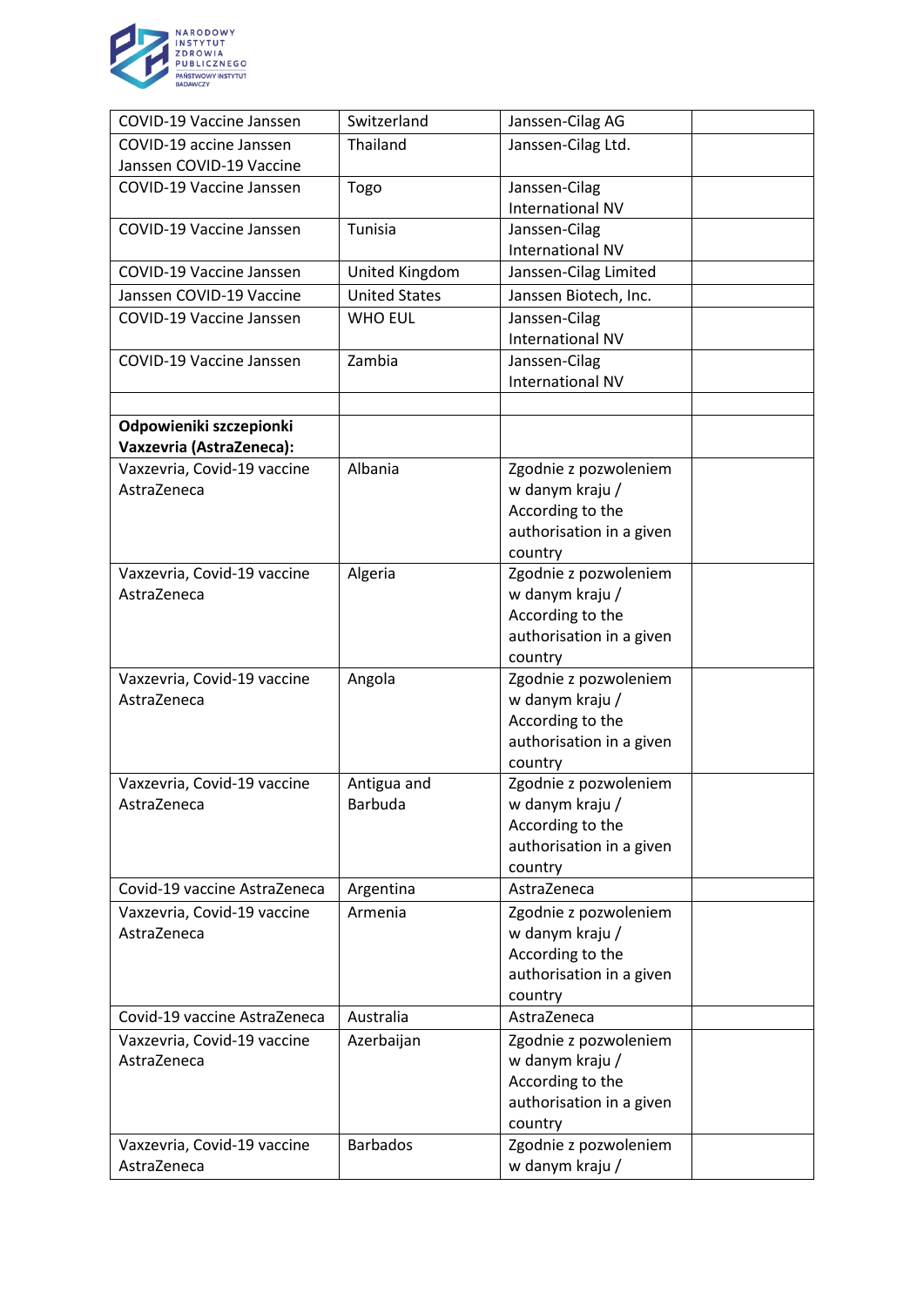

|                              |                          | According to the         |  |
|------------------------------|--------------------------|--------------------------|--|
|                              |                          | authorisation in a given |  |
|                              |                          | country                  |  |
| Vaxzevria, Covid-19 vaccine  | <b>Belize</b>            | Zgodnie z pozwoleniem    |  |
| AstraZeneca                  |                          | w danym kraju /          |  |
|                              |                          | According to the         |  |
|                              |                          | authorisation in a given |  |
|                              |                          | country                  |  |
| Vaxzevria, Covid-19 vaccine  | Benin                    | Zgodnie z pozwoleniem    |  |
| AstraZeneca                  |                          | w danym kraju /          |  |
|                              |                          | According to the         |  |
|                              |                          | authorisation in a given |  |
|                              |                          | country                  |  |
| Vaxzevria, Covid-19 vaccine  | Bermuda                  | Zgodnie z pozwoleniem    |  |
| AstraZeneca                  |                          | w danym kraju /          |  |
|                              |                          | According to the         |  |
|                              |                          | authorisation in a given |  |
|                              |                          | country                  |  |
| Vaxzevria, Covid-19 vaccine  | Bosnia and               | Zgodnie z pozwoleniem    |  |
| AstraZeneca                  | Herzegovina              | w danym kraju /          |  |
|                              |                          | According to the         |  |
|                              |                          | authorisation in a given |  |
|                              |                          | country                  |  |
| Vaxzevria, Covid-19 vaccine  | Botswana                 | Zgodnie z pozwoleniem    |  |
| AstraZeneca                  |                          | w danym kraju /          |  |
|                              |                          | According to the         |  |
|                              |                          | authorisation in a given |  |
|                              |                          | country                  |  |
| Covid-19 vaccine AstraZeneca | <b>Brazil</b>            | AstraZeneca              |  |
| Covid-19 vaccine AstraZeneca | <b>Brunei Darussalam</b> | AstraZeneca              |  |
| Vaxzevria, Covid-19 vaccine  | <b>Burkina Faso</b>      | Zgodnie z pozwoleniem    |  |
| AstraZeneca                  |                          | w danym kraju /          |  |
|                              |                          | According to the         |  |
|                              |                          | authorisation in a given |  |
|                              |                          | country                  |  |
| Vaxzevria, Covid-19 vaccine  | Cambodia                 | Zgodnie z pozwoleniem    |  |
| AstraZeneca                  |                          | w danym kraju /          |  |
|                              |                          | According to the         |  |
|                              |                          | authorisation in a given |  |
|                              |                          | country                  |  |
| Vaxzevria, Covid-19 vaccine  | Cameroon                 | Zgodnie z pozwoleniem    |  |
| AstraZeneca                  |                          | w danym kraju /          |  |
|                              |                          | According to the         |  |
|                              |                          | authorisation in a given |  |
|                              |                          | country                  |  |
| Covid-19 vaccine AstraZeneca | Canada                   | AstraZeneca              |  |
| Vaxzevria, Covid-19 vaccine  | Central African          | Zgodnie z pozwoleniem    |  |
| AstraZeneca                  | Republic                 | w danym kraju /          |  |
|                              |                          | According to the         |  |
|                              |                          | authorisation in a given |  |
|                              |                          |                          |  |
|                              |                          | country                  |  |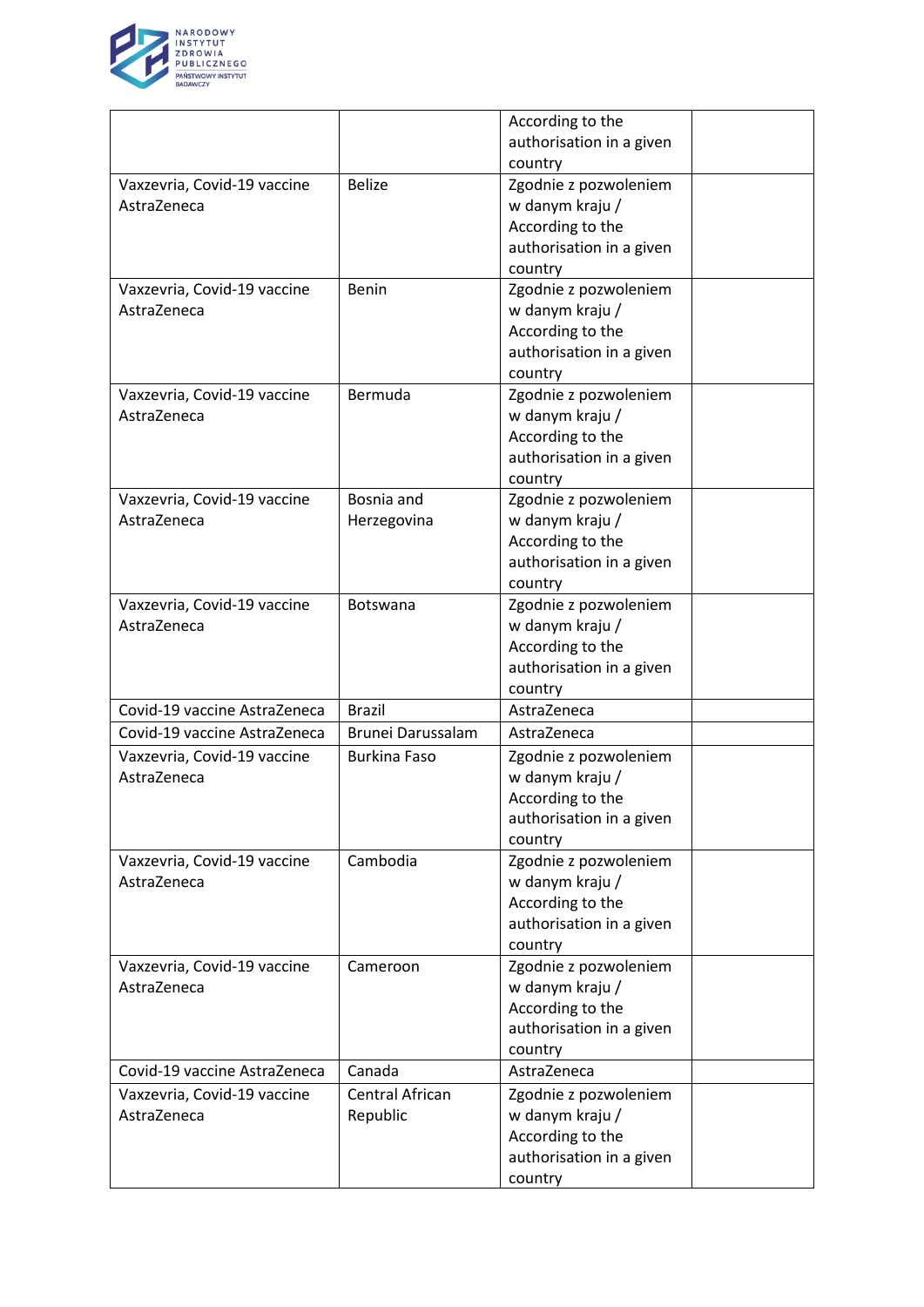

| Covid-19 vaccine AstraZeneca | Chile               | AstraZeneca                         |  |
|------------------------------|---------------------|-------------------------------------|--|
| Covid-19 vaccine AstraZeneca | Colombia            | AstraZeneca                         |  |
| Covid-19 vaccine AstraZeneca | Costa Rica          | AstraZeneca                         |  |
| Vaxzevria, Covid-19 vaccine  | Côte d'Ivoire       | Zgodnie z pozwoleniem               |  |
| AstraZeneca                  |                     | w danym kraju /                     |  |
|                              |                     | According to the                    |  |
|                              |                     | authorisation in a given            |  |
|                              |                     | country                             |  |
| Vaxzevria, Covid-19 vaccine  | Democratic Republic | Zgodnie z pozwoleniem               |  |
| AstraZeneca                  | of the Congo        | w danym kraju /                     |  |
|                              |                     | According to the                    |  |
|                              |                     | authorisation in a given            |  |
|                              |                     | country                             |  |
| Covid-19 vaccine AstraZeneca | Dominican Republic  | AstraZeneca                         |  |
| Covid-19 vaccine AstraZeneca | Ecuador             | AstraZeneca                         |  |
| Vaxzevria, Covid-19 vaccine  | Egypt               | Zgodnie z pozwoleniem               |  |
| AstraZeneca                  |                     | w danym kraju /                     |  |
|                              |                     | According to the                    |  |
|                              |                     | authorisation in a given            |  |
|                              |                     | country                             |  |
| Covid-19 vaccine AstraZeneca | El Salvador         | AstraZeneca                         |  |
| Vaxzevria, Covid-19 vaccine  | Eswatini            | Zgodnie z pozwoleniem               |  |
| AstraZeneca                  |                     | w danym kraju /                     |  |
|                              |                     | According to the                    |  |
|                              |                     | authorisation in a given            |  |
|                              |                     | country                             |  |
| Vaxzevria, Covid-19 vaccine  | Ethiopia            | Zgodnie z pozwoleniem               |  |
| AstraZeneca                  |                     | w danym kraju /<br>According to the |  |
|                              |                     | authorisation in a given            |  |
|                              |                     | country                             |  |
| Vaxzevria, Covid-19 vaccine  | Fiji                | Zgodnie z pozwoleniem               |  |
| AstraZeneca                  |                     | w danym kraju $/$                   |  |
|                              |                     | According to the                    |  |
|                              |                     | authorisation in a given            |  |
|                              |                     | country                             |  |
| Vaxzevria, Covid-19 vaccine  | Gambia              | Zgodnie z pozwoleniem               |  |
| AstraZeneca                  |                     | w danym kraju /                     |  |
|                              |                     | According to the                    |  |
|                              |                     | authorisation in a given            |  |
|                              |                     | country                             |  |
| Vaxzevria, Covid-19 vaccine  | Georgia             | Zgodnie z pozwoleniem               |  |
| AstraZeneca                  |                     | w danym kraju /                     |  |
|                              |                     | According to the                    |  |
|                              |                     | authorisation in a given            |  |
|                              |                     | country                             |  |
| Vaxzevria, Covid-19 vaccine  | Ghana               | Zgodnie z pozwoleniem               |  |
| AstraZeneca                  |                     | w danym kraju /                     |  |
|                              |                     | According to the                    |  |
|                              |                     | authorisation in a given            |  |
|                              |                     | country                             |  |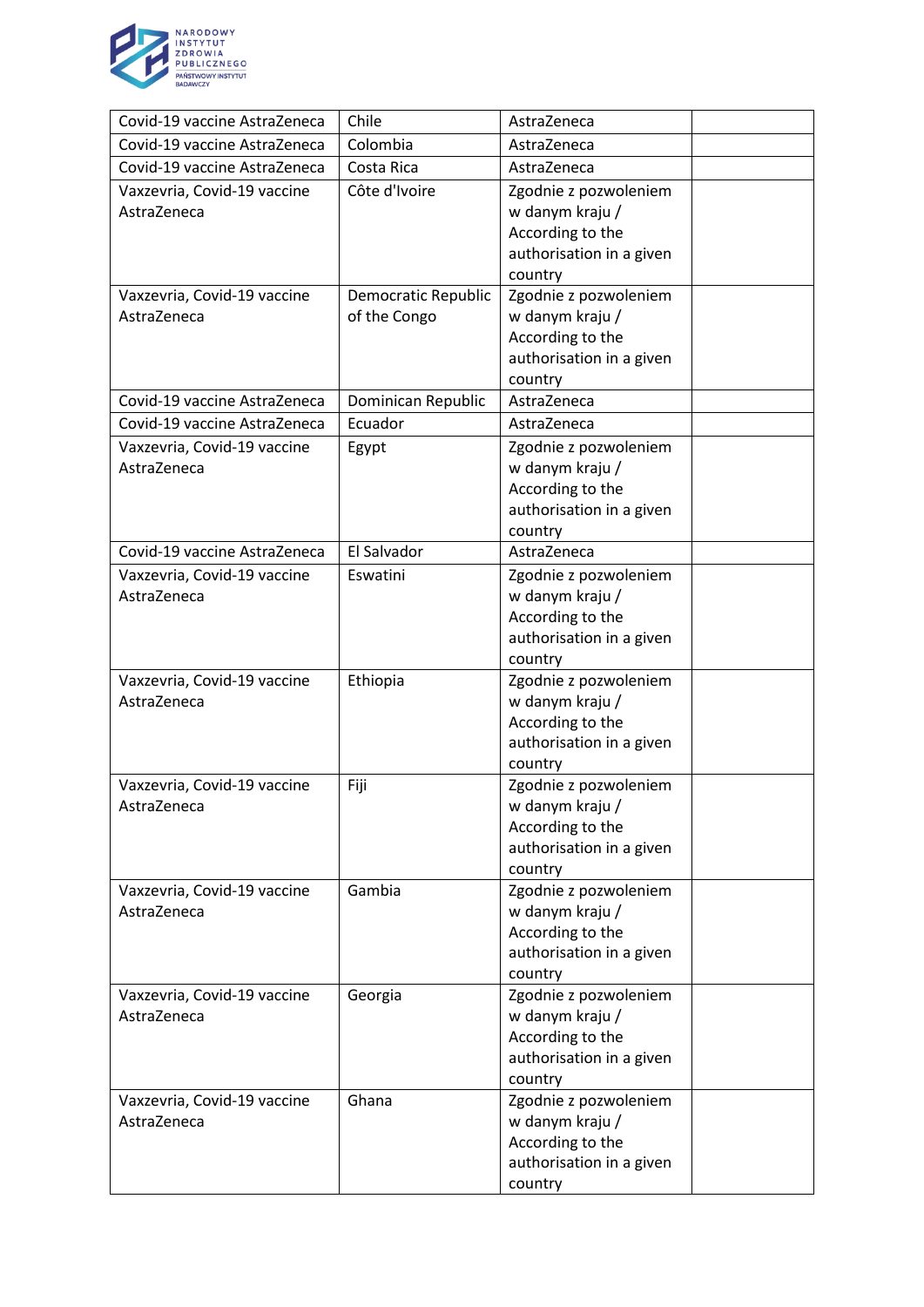

| Vaxzevria, Covid-19 vaccine<br>AstraZeneca | Grenada                       | Zgodnie z pozwoleniem<br>w danym kraju /<br>According to the<br>authorisation in a given                       |  |
|--------------------------------------------|-------------------------------|----------------------------------------------------------------------------------------------------------------|--|
| Vaxzevria, Covid-19 vaccine<br>AstraZeneca | Guatemala                     | country<br>Zgodnie z pozwoleniem<br>w danym kraju /<br>According to the<br>authorisation in a given<br>country |  |
| Vaxzevria, Covid-19 vaccine<br>AstraZeneca | Guinea                        | Zgodnie z pozwoleniem<br>w danym kraju /<br>According to the<br>authorisation in a given<br>country            |  |
| Vaxzevria, Covid-19 vaccine<br>AstraZeneca | Guinea-Bissau                 | Zgodnie z pozwoleniem<br>w danym kraju /<br>According to the<br>authorisation in a given<br>country            |  |
| Vaxzevria, Covid-19 vaccine<br>AstraZeneca | Guyana                        | Zgodnie z pozwoleniem<br>w danym kraju /<br>According to the<br>authorisation in a given<br>country            |  |
| Vaxzevria, Covid-19 vaccine<br>AstraZeneca | Haiti                         | Zgodnie z pozwoleniem<br>w danym kraju /<br>According to the<br>authorisation in a given<br>country            |  |
| Covid-19 vaccine AstraZeneca               | Honduras                      | AstraZeneca                                                                                                    |  |
| Vaxzevria, Covid-19 vaccine<br>AstraZeneca | Iceland                       | Zgodnie z pozwoleniem<br>w danym kraju /<br>According to the<br>authorisation in a given<br>country            |  |
| Vaxzevria, Covid-19 vaccine<br>AstraZeneca | India                         | Zgodnie z pozwoleniem<br>w danym kraju /<br>According to the<br>authorisation in a given<br>country            |  |
| Covid-19 vaccine AstraZeneca               | Indonesia                     | AstraZeneca                                                                                                    |  |
| Vaxzevria, Covid-19 vaccine<br>AstraZeneca | Iran (Islamic<br>Republic of) | Zgodnie z pozwoleniem<br>w danym kraju /<br>According to the<br>authorisation in a given<br>country            |  |
| Vaxzevria, Covid-19 vaccine<br>AstraZeneca | Iraq                          | Zgodnie z pozwoleniem<br>w danym kraju /<br>According to the                                                   |  |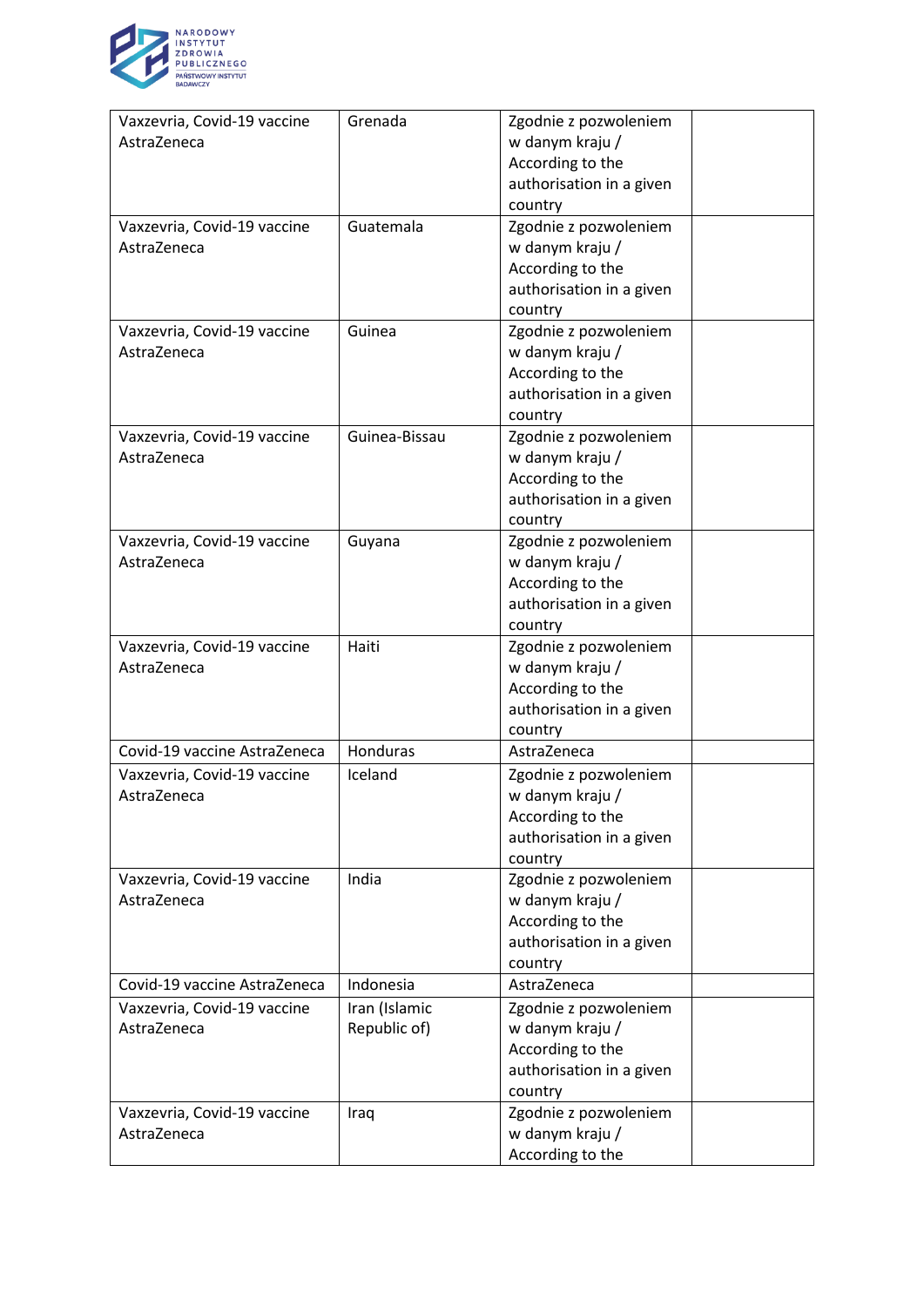

|                              |                    | authorisation in a given |  |
|------------------------------|--------------------|--------------------------|--|
|                              |                    | country                  |  |
| Vaxzevria, Covid-19 vaccine  | Jamaica            | Zgodnie z pozwoleniem    |  |
| AstraZeneca                  |                    | w danym kraju /          |  |
|                              |                    | According to the         |  |
|                              |                    | authorisation in a given |  |
|                              |                    | country                  |  |
| Covid-19 vaccine AstraZeneca | Japan              | AstraZeneca              |  |
| Vaxzevria, Covid-19 vaccine  | Jordan             | Zgodnie z pozwoleniem    |  |
| AstraZeneca                  |                    | w danym kraju /          |  |
|                              |                    | According to the         |  |
|                              |                    | authorisation in a given |  |
|                              |                    | country                  |  |
| Vaxzevria, Covid-19 vaccine  | Kenya              | Zgodnie z pozwoleniem    |  |
| AstraZeneca                  |                    | w danym kraju /          |  |
|                              |                    | According to the         |  |
|                              |                    | authorisation in a given |  |
|                              |                    | country                  |  |
| Covid-19 vaccine AstraZeneca | Korea, Republic Of | AstraZeneca              |  |
|                              | (South)            |                          |  |
| Vaxzevria, Covid-19 vaccine  | Iran (Islamic      | Zgodnie z pozwoleniem    |  |
| AstraZeneca                  | Republic of)       | w danym kraju /          |  |
|                              |                    | According to the         |  |
|                              |                    | authorisation in a given |  |
|                              |                    | country                  |  |
| Vaxzevria, Covid-19 vaccine  | Iraq               | Zgodnie z pozwoleniem    |  |
| AstraZeneca                  |                    | w danym kraju /          |  |
|                              |                    | According to the         |  |
|                              |                    | authorisation in a given |  |
|                              |                    | country                  |  |
| Vaxzevria, Covid-19 vaccine  | Kyrgyzstan         | Zgodnie z pozwoleniem    |  |
| AstraZeneca                  |                    | w danym kraju /          |  |
|                              |                    | According to the         |  |
|                              |                    | authorisation in a given |  |
|                              |                    | country                  |  |
| Vaxzevria, Covid-19 vaccine  | Lesotho            | Zgodnie z pozwoleniem    |  |
| AstraZeneca                  |                    | w danym kraju /          |  |
|                              |                    | According to the         |  |
|                              |                    | authorisation in a given |  |
|                              |                    | country                  |  |
| Vaxzevria, Covid-19 vaccine  | Liberia            | Zgodnie z pozwoleniem    |  |
| AstraZeneca                  |                    | w danym kraju /          |  |
|                              |                    | According to the         |  |
|                              |                    | authorisation in a given |  |
|                              |                    | country                  |  |
| Vaxzevria, Covid-19 vaccine  | Libya              | Zgodnie z pozwoleniem    |  |
| AstraZeneca                  |                    | w danym kraju /          |  |
|                              |                    | According to the         |  |
|                              |                    | authorisation in a given |  |
|                              |                    | country                  |  |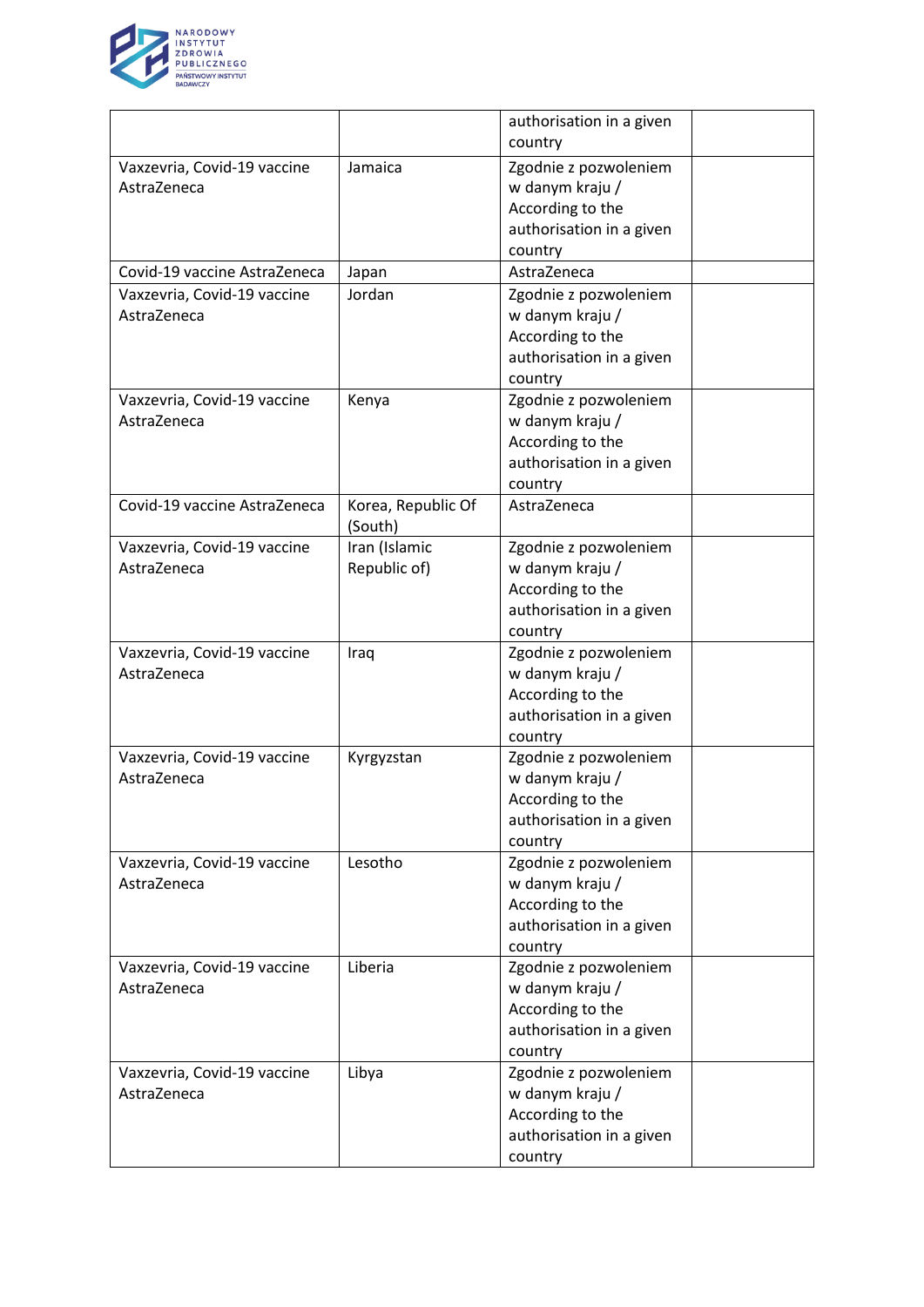

| Vaxzevria, Covid-19 vaccine  | Madagascar       | Zgodnie z pozwoleniem    |  |
|------------------------------|------------------|--------------------------|--|
| AstraZeneca                  |                  | w danym kraju /          |  |
|                              |                  | According to the         |  |
|                              |                  | authorisation in a given |  |
|                              |                  | country                  |  |
| Vaxzevria, Covid-19 vaccine  | Malawi           | Zgodnie z pozwoleniem    |  |
| AstraZeneca                  |                  | w danym kraju /          |  |
|                              |                  | According to the         |  |
|                              |                  | authorisation in a given |  |
|                              |                  | country                  |  |
| Covid-19 vaccine AstraZeneca | Malaysia         | AstraZeneca              |  |
| Vaxzevria, Covid-19 vaccine  | Mali             | Zgodnie z pozwoleniem    |  |
| AstraZeneca                  |                  | w danym kraju /          |  |
|                              |                  | According to the         |  |
|                              |                  | authorisation in a given |  |
|                              |                  | country                  |  |
| Covid-19 vaccine AstraZeneca | <b>Maldives</b>  | AstraZeneca              |  |
| Vaxzevria, Covid-19 vaccine  | Malta            | Zgodnie z pozwoleniem    |  |
| AstraZeneca                  |                  | w danym kraju /          |  |
|                              |                  | According to the         |  |
|                              |                  | authorisation in a given |  |
|                              |                  | country                  |  |
| Vaxzevria, Covid-19 vaccine  | Mauritania       | Zgodnie z pozwoleniem    |  |
| AstraZeneca                  |                  | w danym kraju /          |  |
|                              |                  | According to the         |  |
|                              |                  | authorisation in a given |  |
|                              |                  | country                  |  |
| Vaxzevria, Covid-19 vaccine  | <b>Mauritius</b> | Zgodnie z pozwoleniem    |  |
| AstraZeneca                  |                  | w danym kraju /          |  |
|                              |                  | According to the         |  |
|                              |                  | authorisation in a given |  |
|                              |                  | country                  |  |
| Covid-19 vaccine AstraZeneca | Mexico           | AstraZeneca              |  |
| Vaxzevria, Covid-19 vaccine  | Mongolia         | Zgodnie z pozwoleniem    |  |
| AstraZeneca                  |                  | w danym kraju /          |  |
|                              |                  | According to the         |  |
|                              |                  | authorisation in a given |  |
|                              |                  | country                  |  |
| Covid-19 vaccine AstraZeneca | Montenegro       | AstraZeneca              |  |
| Vaxzevria, Covid-19 vaccine  | Morocco          | Zgodnie z pozwoleniem    |  |
| AstraZeneca                  |                  | w danym kraju /          |  |
|                              |                  | According to the         |  |
|                              |                  | authorisation in a given |  |
|                              |                  | country                  |  |
| Vaxzevria, Covid-19 vaccine  | Mozambique       | Zgodnie z pozwoleniem    |  |
| AstraZeneca                  |                  | w danym kraju /          |  |
|                              |                  | According to the         |  |
|                              |                  | authorisation in a given |  |
|                              |                  | country                  |  |
| Vaxzevria, Covid-19 vaccine  | Nauru            | Zgodnie z pozwoleniem    |  |
| AstraZeneca                  |                  | w danym kraju /          |  |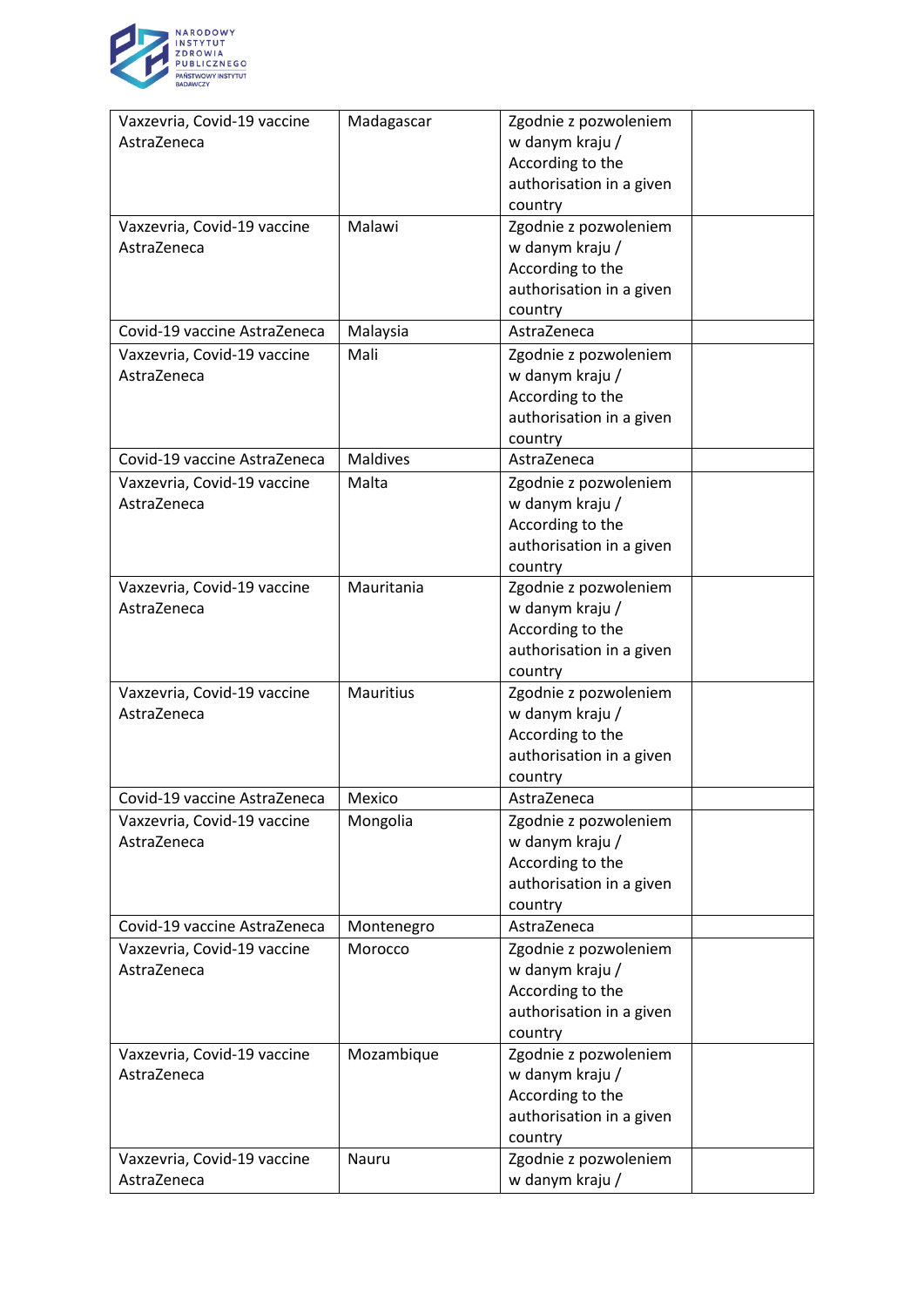

|                              |                  | According to the         |  |
|------------------------------|------------------|--------------------------|--|
|                              |                  | authorisation in a given |  |
|                              |                  | country                  |  |
| Vaxzevria, Covid-19 vaccine  | New Zealand      | Zgodnie z pozwoleniem    |  |
| AstraZeneca                  |                  | w danym kraju /          |  |
|                              |                  | According to the         |  |
|                              |                  | authorisation in a given |  |
|                              |                  | country                  |  |
| Vaxzevria, Covid-19 vaccine  | Nicaragua        | Zgodnie z pozwoleniem    |  |
| AstraZeneca                  |                  | w danym kraju /          |  |
|                              |                  | According to the         |  |
|                              |                  | authorisation in a given |  |
|                              |                  | country                  |  |
| Vaxzevria, Covid-19 vaccine  | Niger            | Zgodnie z pozwoleniem    |  |
| AstraZeneca                  |                  | w danym kraju /          |  |
|                              |                  |                          |  |
|                              |                  | According to the         |  |
|                              |                  | authorisation in a given |  |
|                              |                  | country                  |  |
| Vaxzevria, Covid-19 vaccine  | Nigeria          | Zgodnie z pozwoleniem    |  |
| AstraZeneca                  |                  | w danym kraju /          |  |
|                              |                  | According to the         |  |
|                              |                  | authorisation in a given |  |
|                              |                  | country                  |  |
| Vaxzevria, Covid-19 vaccine  | North Macedonia  | Zgodnie z pozwoleniem    |  |
| AstraZeneca                  |                  | w danym kraju /          |  |
|                              |                  | According to the         |  |
|                              |                  | authorisation in a given |  |
|                              |                  | country                  |  |
| Vaxzevria, Covid-19 vaccine  | Oman             | Zgodnie z pozwoleniem    |  |
| AstraZeneca                  |                  | w danym kraju /          |  |
|                              |                  | According to the         |  |
|                              |                  | authorisation in a given |  |
|                              |                  | country                  |  |
| Vaxzevria, Covid-19 vaccine  | Pakistan         | Zgodnie z pozwoleniem    |  |
| AstraZeneca                  |                  | w danym kraju /          |  |
|                              |                  | According to the         |  |
|                              |                  | authorisation in a given |  |
|                              |                  | country                  |  |
| Covid-19 vaccine AstraZeneca | Panama           | AstraZeneca              |  |
|                              |                  |                          |  |
| Vaxzevria, Covid-19 vaccine  | Papua New Guinea | Zgodnie z pozwoleniem    |  |
| AstraZeneca                  |                  | w danym kraju /          |  |
|                              |                  | According to the         |  |
|                              |                  | authorisation in a given |  |
|                              |                  | country                  |  |
| Vaxzevria, Covid-19 vaccine  | Paraguay         | Zgodnie z pozwoleniem    |  |
| AstraZeneca                  |                  | w danym kraju /          |  |
|                              |                  | According to the         |  |
|                              |                  | authorisation in a given |  |
|                              |                  | country                  |  |
| Vaxzevria, Covid-19 vaccine  | Peru             | Zgodnie z pozwoleniem    |  |
| AstraZeneca                  |                  | w danym kraju /          |  |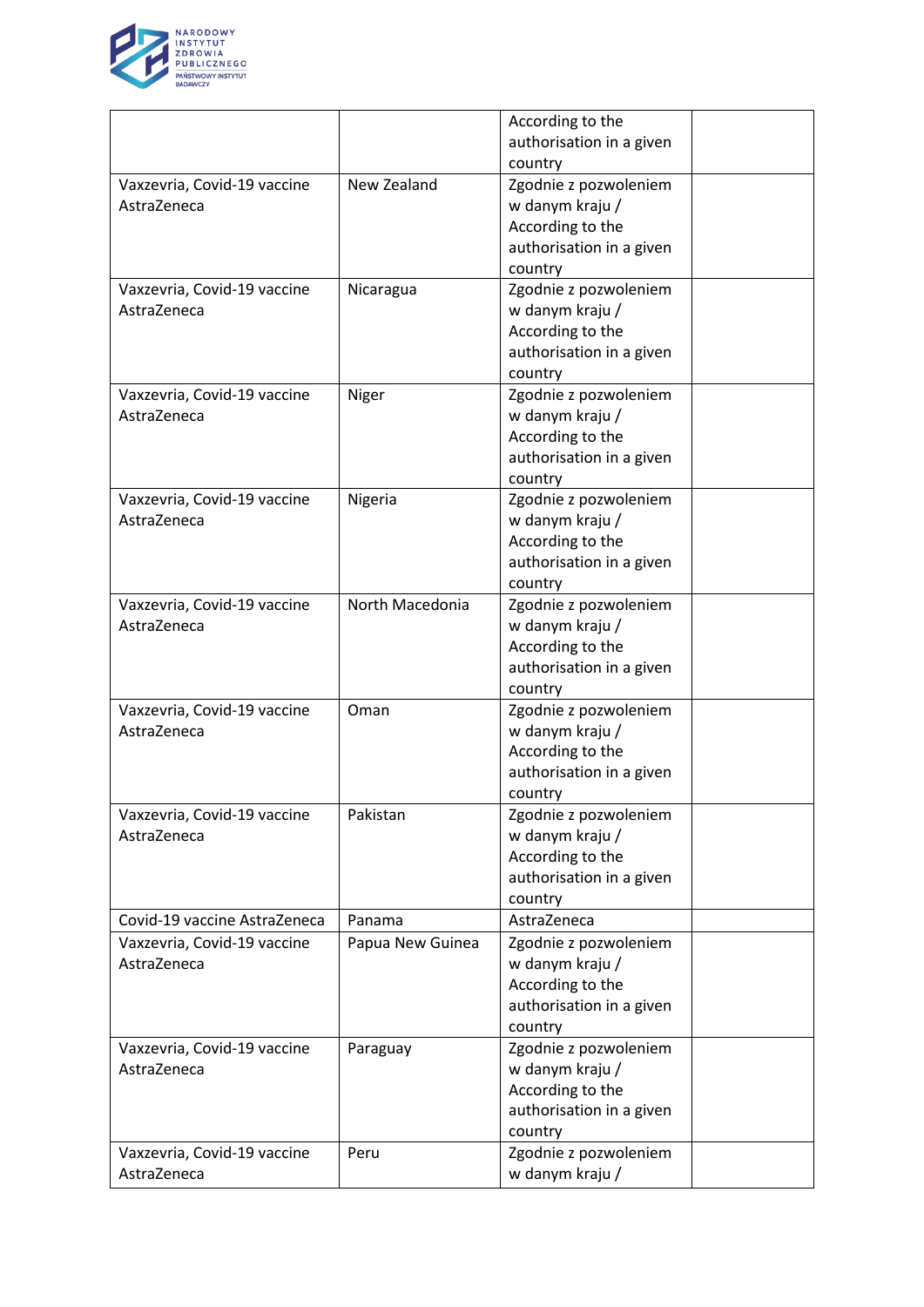

|                                            |                     | According to the                         |  |
|--------------------------------------------|---------------------|------------------------------------------|--|
|                                            |                     | authorisation in a given                 |  |
|                                            |                     | country                                  |  |
| Covid-19 vaccine AstraZeneca               | Philippines         | AstraZeneca                              |  |
| Vaxzevria, Covid-19 vaccine                | Republic of Korea   | Zgodnie z pozwoleniem                    |  |
| AstraZeneca                                | (South)             | w danym kraju /                          |  |
|                                            |                     | According to the                         |  |
|                                            |                     | authorisation in a given                 |  |
|                                            |                     | country                                  |  |
| Vaxzevria, Covid-19 vaccine                | Republic of Moldova | Zgodnie z pozwoleniem                    |  |
| AstraZeneca                                |                     | w danym kraju /                          |  |
|                                            |                     | According to the                         |  |
|                                            |                     | authorisation in a given                 |  |
|                                            |                     | country                                  |  |
| Vaxzevria, Covid-19 vaccine                | Rwanda              | Zgodnie z pozwoleniem                    |  |
| AstraZeneca                                |                     | w danym kraju /                          |  |
|                                            |                     | According to the                         |  |
|                                            |                     | authorisation in a given                 |  |
|                                            |                     | country                                  |  |
| Vaxzevria, Covid-19 vaccine                | Sao Tome and        | Zgodnie z pozwoleniem                    |  |
| AstraZeneca                                | Principe            | w danym kraju /                          |  |
|                                            |                     | According to the                         |  |
|                                            |                     | authorisation in a given                 |  |
|                                            |                     | country                                  |  |
| Vaxzevria, Covid-19 vaccine                | Saudi Arabia        | Zgodnie z pozwoleniem                    |  |
| AstraZeneca                                |                     | w danym kraju /                          |  |
|                                            |                     | According to the                         |  |
|                                            |                     | authorisation in a given                 |  |
|                                            |                     | country                                  |  |
| Vaxzevria, Covid-19 vaccine                | Senegal             | Zgodnie z pozwoleniem                    |  |
| AstraZeneca                                |                     | w danym kraju /                          |  |
|                                            |                     | According to the                         |  |
|                                            |                     | authorisation in a given                 |  |
|                                            |                     | country                                  |  |
| Covid-19 vaccine AstraZeneca               | Serbia              | AstraZeneca                              |  |
| Vaxzevria, Covid-19 vaccine                | Sierra Leone        | Zgodnie z pozwoleniem                    |  |
| AstraZeneca                                |                     | w danym kraju /                          |  |
|                                            |                     | According to the                         |  |
|                                            |                     |                                          |  |
|                                            |                     | authorisation in a given                 |  |
|                                            | South Sudan         | country                                  |  |
| Vaxzevria, Covid-19 vaccine<br>AstraZeneca |                     | Zgodnie z pozwoleniem<br>w danym kraju / |  |
|                                            |                     |                                          |  |
|                                            |                     | According to the                         |  |
|                                            |                     | authorisation in a given                 |  |
|                                            |                     | country                                  |  |
| Vaxzevria, Covid-19 vaccine                | Sri Lanka           | Zgodnie z pozwoleniem                    |  |
| AstraZeneca                                |                     | w danym kraju /                          |  |
|                                            |                     | According to the                         |  |
|                                            |                     | authorisation in a given                 |  |
|                                            |                     | country                                  |  |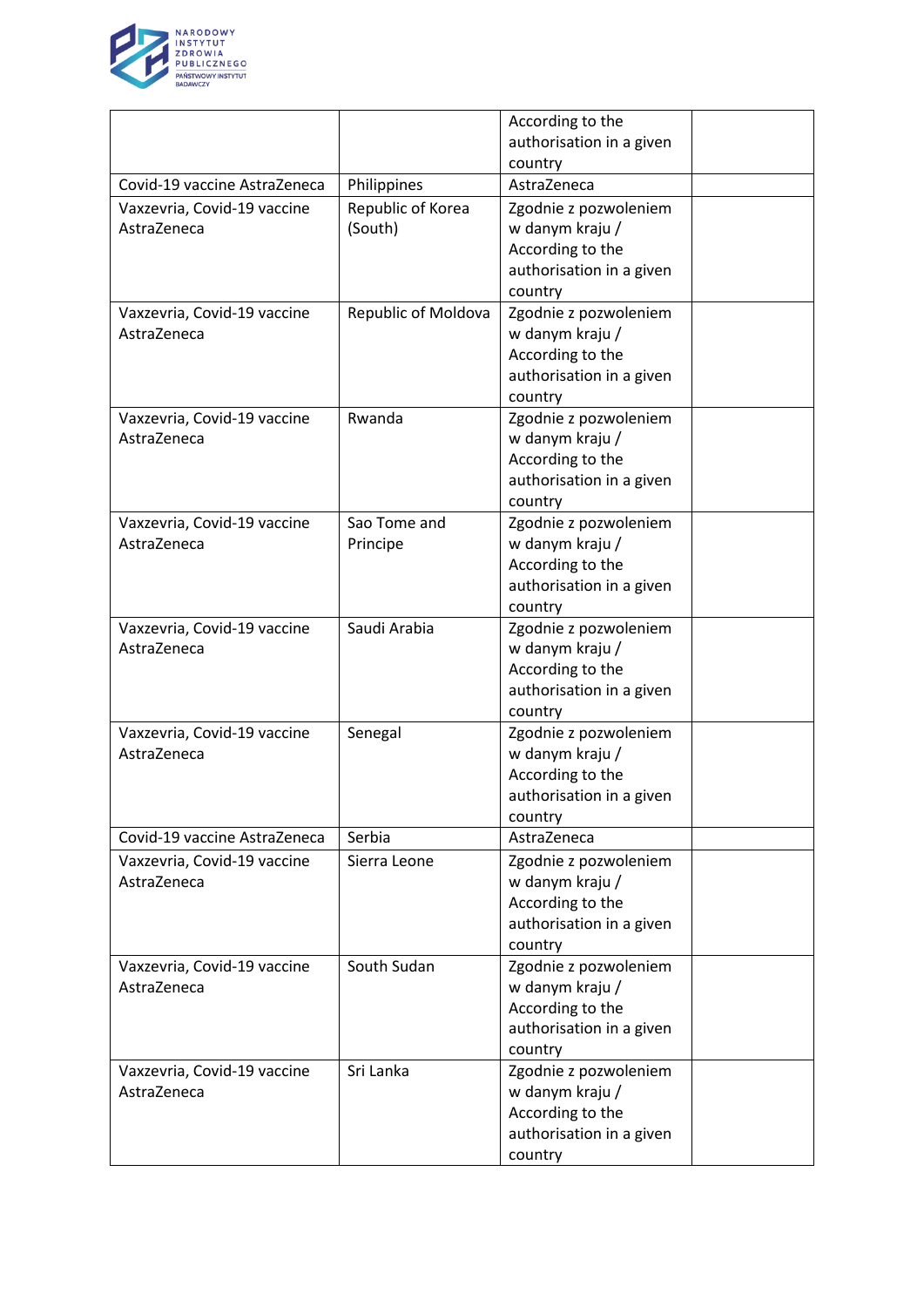

| Vaxzevria, Covid-19 vaccine  | Sudan               | Zgodnie z pozwoleniem    |  |
|------------------------------|---------------------|--------------------------|--|
| AstraZeneca                  |                     | w danym kraju /          |  |
|                              |                     | According to the         |  |
|                              |                     | authorisation in a given |  |
|                              |                     | country                  |  |
| Covid-19 vaccine AstraZeneca | Taiwan, Province of | AstraZeneca              |  |
|                              | China               |                          |  |
| Vaxzevria, Covid-19 vaccine  | Tajikistan          | Zgodnie z pozwoleniem    |  |
| AstraZeneca                  |                     | w danym kraju /          |  |
|                              |                     | According to the         |  |
|                              |                     | authorisation in a given |  |
|                              |                     | country                  |  |
| Covid-19 vaccine AstraZeneca | Thailand            | AstraZeneca              |  |
| Vaxzevria, Covid-19 vaccine  | Timor-Leste         | Zgodnie z pozwoleniem    |  |
| AstraZeneca                  |                     | w danym kraju /          |  |
|                              |                     | According to the         |  |
|                              |                     | authorisation in a given |  |
|                              |                     | country                  |  |
| Vaxzevria, Covid-19 vaccine  | Togo                | Zgodnie z pozwoleniem    |  |
| AstraZeneca                  |                     | w danym kraju /          |  |
|                              |                     | According to the         |  |
|                              |                     | authorisation in a given |  |
|                              |                     | country                  |  |
| Vaxzevria, Covid-19 vaccine  | Tunisia             | Zgodnie z pozwoleniem    |  |
| AstraZeneca                  |                     | w danym kraju /          |  |
|                              |                     | According to the         |  |
|                              |                     | authorisation in a given |  |
|                              |                     | country                  |  |
| Vaxzevria, Covid-19 vaccine  | Uganda              | Zgodnie z pozwoleniem    |  |
| AstraZeneca                  |                     | w danym kraju /          |  |
|                              |                     | According to the         |  |
|                              |                     | authorisation in a given |  |
|                              |                     | country                  |  |
| Vaxzevria, Covid-19 vaccine  | Ukraine             | Zgodnie z pozwoleniem    |  |
| AstraZeneca                  |                     | w danym kraju /          |  |
|                              |                     | According to the         |  |
|                              |                     | authorisation in a given |  |
|                              |                     | country                  |  |
| Vaxzevria, Covid-19 vaccine  | <b>United Arab</b>  | Zgodnie z pozwoleniem    |  |
| AstraZeneca                  | Emirates            | w danym kraju /          |  |
|                              |                     | According to the         |  |
|                              |                     | authorisation in a given |  |
|                              |                     | country                  |  |
| Covid-19 vaccine AstraZeneca | United Kingdom      | AstraZeneca              |  |
| Covid-19 vaccine AstraZeneca | Uruguay             | AstraZeneca              |  |
| Vaxzevria, Covid-19 vaccine  | Uzbekistan          | Zgodnie z pozwoleniem    |  |
| AstraZeneca                  |                     | w danym kraju /          |  |
|                              |                     | According to the         |  |
|                              |                     | authorisation in a given |  |
|                              |                     | country                  |  |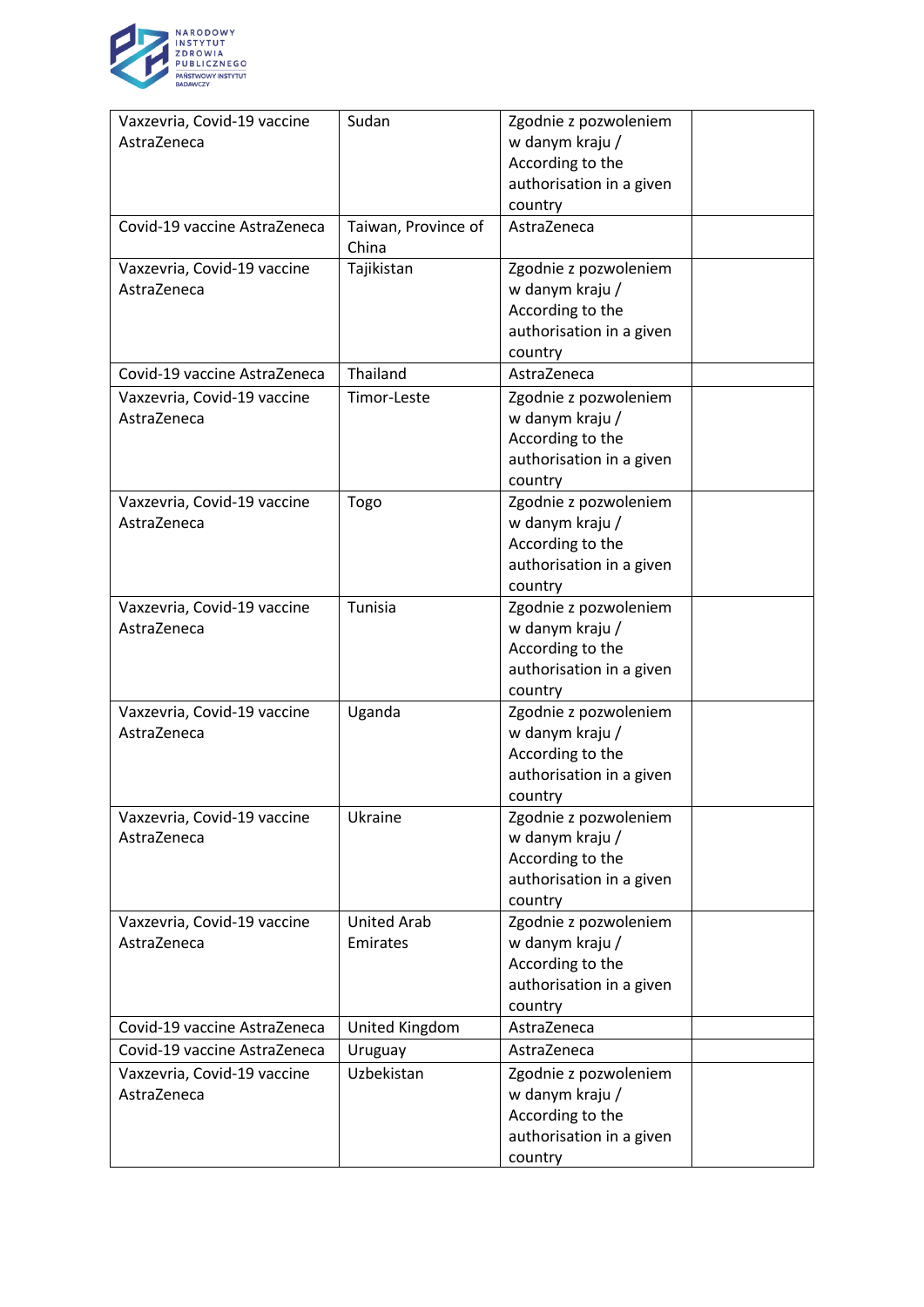

| Vaxzevria, Covid-19 vaccine                | Vanuatu        | Zgodnie z pozwoleniem    |             |
|--------------------------------------------|----------------|--------------------------|-------------|
| AstraZeneca                                |                | w danym kraju /          |             |
|                                            |                | According to the         |             |
|                                            |                | authorisation in a given |             |
|                                            |                | country                  |             |
| Covid-19 vaccine AstraZeneca               | Vietnam        | AstraZeneca              |             |
| Vaxzevria, Covid-19 vaccine<br>AstraZeneca | West Bank      | AstraZeneca              |             |
| Vaxzevria, Covid-19 vaccine                | Yemen          | Zgodnie z pozwoleniem    |             |
| AstraZeneca                                |                | w danym kraju /          |             |
|                                            |                | According to the         |             |
|                                            |                | authorisation in a given |             |
|                                            |                | country                  |             |
| Vaxzevria, Covid-19 vaccine                | Zambia         | Zgodnie z pozwoleniem    |             |
| AstraZeneca                                |                | w danym kraju /          |             |
|                                            |                | According to the         |             |
|                                            |                | authorisation in a given |             |
|                                            |                | country                  |             |
|                                            |                | Zgodnie z pozwoleniem    |             |
|                                            |                | w danym kraju /          |             |
|                                            |                | According to the         |             |
|                                            |                | authorisation in a given |             |
|                                            |                | country                  |             |
| Odpowieniki szczepionki                    |                | Zgodnie z pozwoleniem    |             |
| Vaxzevria (AstraZeneca):                   |                | w danym kraju /          |             |
|                                            |                | According to the         |             |
|                                            |                | authorisation in a given |             |
|                                            |                | country                  |             |
| Covid-19 vaccine                           | <b>Brazil</b>  | Fiocruz                  | licencja    |
| (recombinant)                              |                |                          | AstraZeneca |
| R-COVI                                     | <b>Bahrain</b> | R-Pharm                  | licencja    |
|                                            |                |                          | AstraZeneca |
| R-COVI                                     | Dubai          | R-Pharm                  | licencja    |
|                                            |                |                          | AstraZeneca |
| R-COVI                                     | Iran, Islamic  | R-Pharm                  | licencja    |
|                                            | Republic Of    |                          | AstraZeneca |
| R-COVI                                     | Jordan         | R-Pharm                  | licencja    |
|                                            |                |                          | AstraZeneca |
| R-COVI                                     | Kuwait         | R-Pharm                  | licencja    |
|                                            |                |                          | AstraZeneca |
| R-COVI                                     | Lebanon        | R-Pharm                  | licencja    |
|                                            |                |                          | AstraZeneca |
| R-COVI                                     | Mongolia       | R-Pharm                  | licencja    |
|                                            |                |                          | AstraZeneca |
| R-COVI                                     | Morocco        | R-Pharm                  | licencja    |
|                                            |                |                          | AstraZeneca |
| R-COVI                                     | Oman           | R-Pharm                  | licencja    |
|                                            |                |                          | AstraZeneca |
| R-COVI                                     | Palestine      | R-Pharm                  | licencja    |
|                                            |                |                          | AstraZeneca |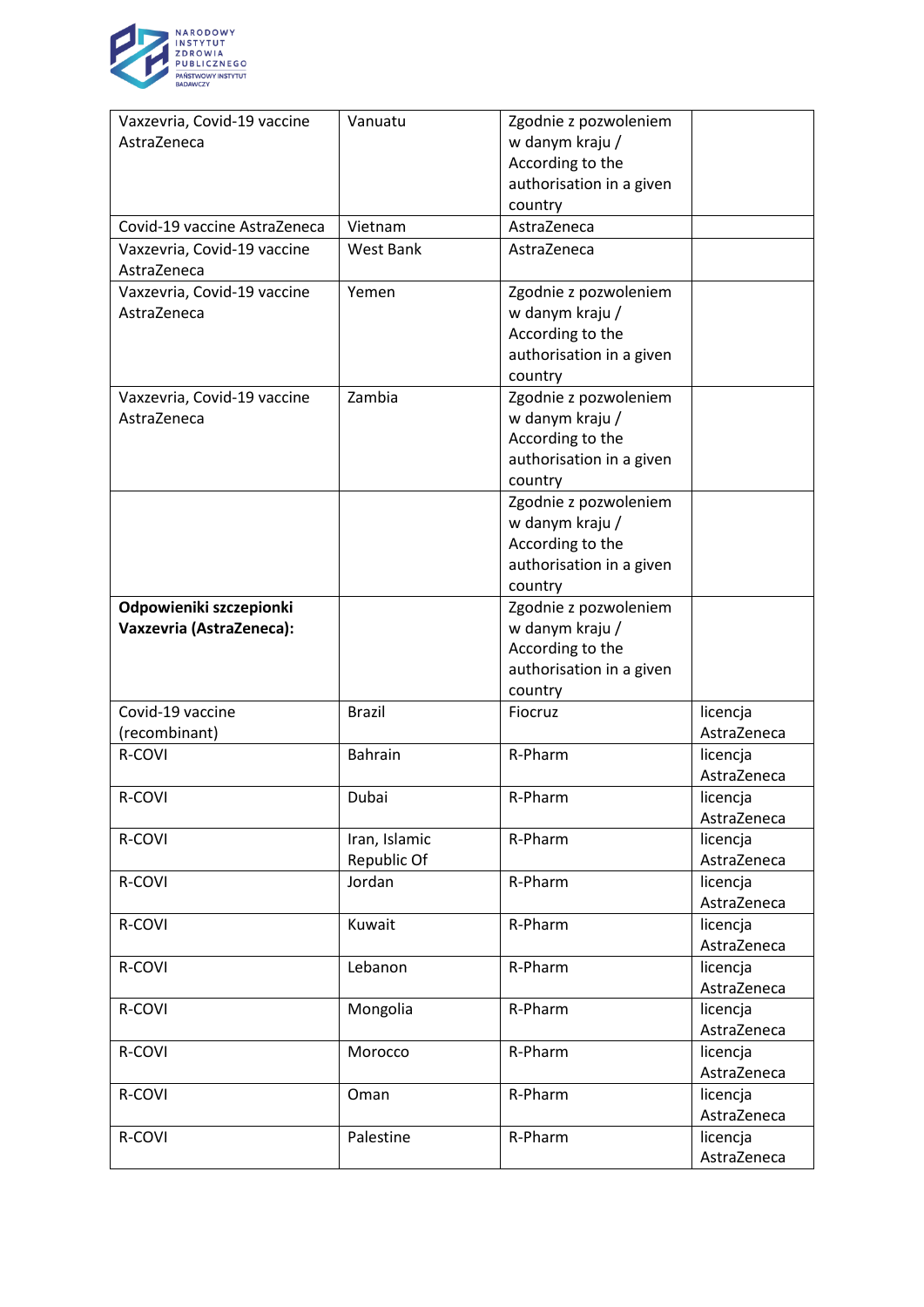

| R-COVI     | Saudi Arabia                  | R-Pharm                       | licencja    |
|------------|-------------------------------|-------------------------------|-------------|
|            |                               |                               | AstraZeneca |
| R-COVI     | Turkmenistan                  | R-Pharm                       | licencja    |
|            |                               |                               | AstraZeneca |
| Covishield | Afghanistan                   | SII                           | licencja    |
|            |                               |                               | AstraZeneca |
| Covishield | Algeria                       | SII                           | licencja    |
|            |                               |                               | AstraZeneca |
| Covishield | Antigua and                   | SII                           | licencja    |
|            | <b>Barbuda</b>                |                               | AstraZeneca |
| Covishield | Argentina                     | SII                           | licencja    |
|            |                               |                               | AstraZeneca |
| Covishield | <b>Bahamas</b>                | SII                           | licencja    |
|            |                               |                               | AstraZeneca |
| Covishield | Bahrain                       | SII                           | licencja    |
|            |                               |                               | AstraZeneca |
| Covishield | Bangladesh                    | SII                           | licencja    |
|            |                               |                               | AstraZeneca |
| Covishield | <b>Barbados</b>               | SII                           | licencja    |
|            |                               |                               | AstraZeneca |
| Covishield | Bhutan                        | SII                           | licencja    |
|            |                               |                               | AstraZeneca |
| Covishield | <b>Bolivia (Plurinational</b> | SII                           | licencja    |
|            | State of)                     |                               | AstraZeneca |
| Covishield | Bostwana                      | SII                           | licencja    |
|            |                               |                               | AstraZeneca |
| Covishield | <b>Brazil</b>                 | SII                           | licencja    |
|            |                               |                               | AstraZeneca |
| Covishield | Cabo Verde                    | SII                           | licencja    |
|            |                               |                               | AstraZeneca |
| Covishield | Canada                        | <b>Verity Pharmaceuticals</b> | licencja    |
|            |                               |                               | AstraZeneca |
| Covishield | Côte d'Ivoire                 | SII                           | licencja    |
|            |                               |                               | AstraZeneca |
| Covishield | Dominican Republic            | SII                           | licencja    |
|            |                               |                               | AstraZeneca |
| Covishield | Egypt                         | SII                           | licencja    |
|            |                               |                               | AstraZeneca |
| Covishield | El Salvador                   | SII                           | licencja    |
|            |                               |                               | AstraZeneca |
| Covishield | Ethiopia                      | SII                           | licencja    |
|            |                               |                               | AstraZeneca |
| Covishield | Gambia                        | SII                           | licencja    |
|            |                               |                               | AstraZeneca |
| Covishield | Ghana                         | SII                           | licencja    |
|            |                               |                               | AstraZeneca |
| Covishield | Grenada                       | SII                           | licencja    |
|            |                               |                               | AstraZeneca |
| Covishield | Honduras                      | SII                           | licencja    |
|            |                               |                               | AstraZeneca |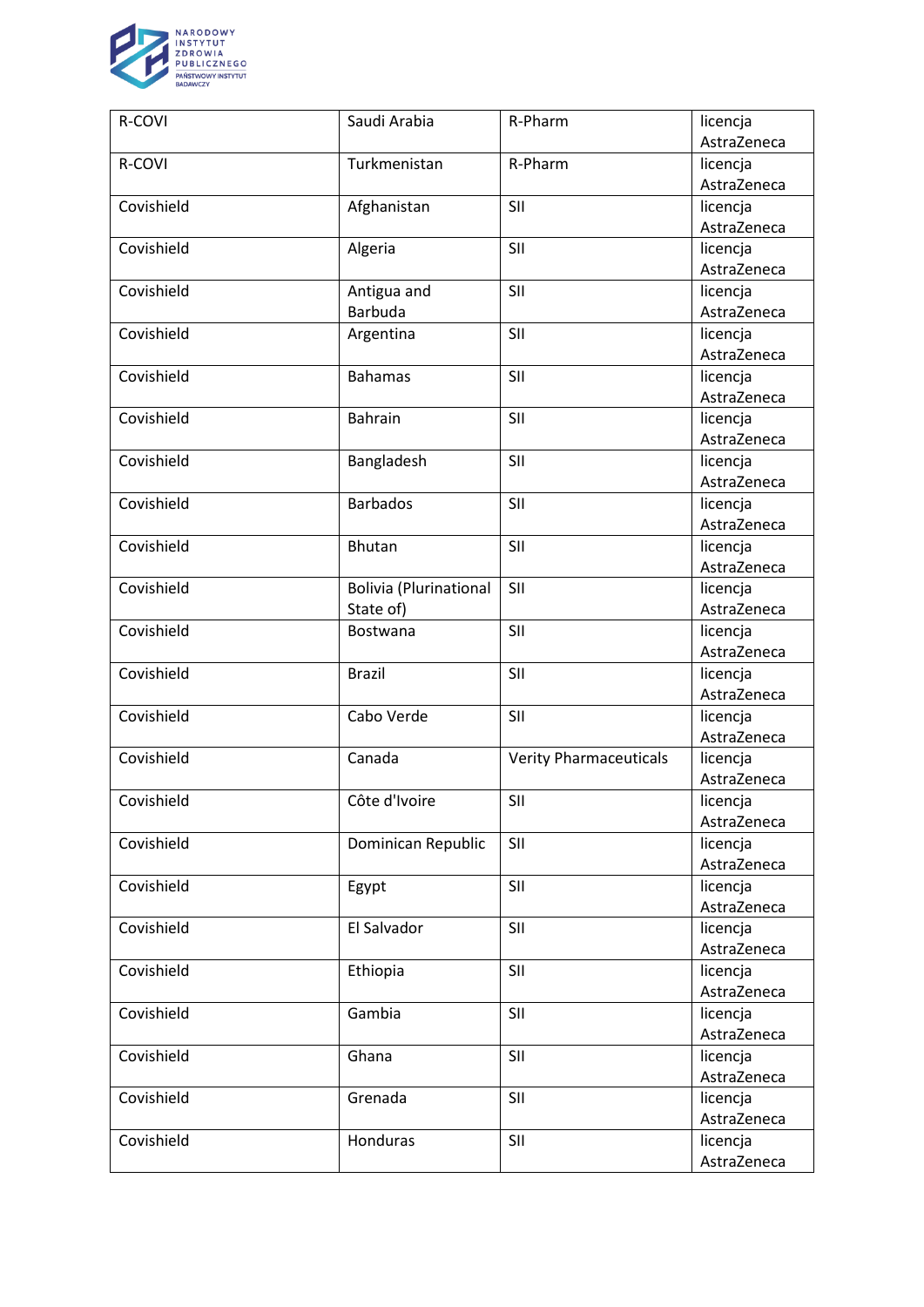

| Covishield | India                 | SII | licencja                |
|------------|-----------------------|-----|-------------------------|
|            |                       |     | AstraZeneca             |
| Covishield | Jamaica               | SII | licencja                |
|            |                       |     | AstraZeneca             |
| Covishield | Jordan                | SII | licencja                |
|            |                       |     | AstraZeneca             |
| Covishield | Kenya                 | SII | licencja                |
|            |                       |     | AstraZeneca             |
| Covishield | Kuwait                | SII | licencja                |
|            |                       |     | AstraZeneca             |
| Covishield | Lebanon               | SII | licencja                |
|            |                       |     | AstraZeneca             |
| Covishield | Madagascar            | SII | licencja                |
|            |                       |     | AstraZeneca             |
| Covishield | <b>Maldives</b>       | SII | licencja                |
|            |                       |     | AstraZeneca             |
| Covishield | Morocco               | SII | licencja                |
|            |                       |     | AstraZeneca             |
| Covishield | Myanmar               | SII | licencja                |
|            |                       |     | AstraZeneca             |
| Covishield | Nauru                 | SII | licencja                |
|            |                       |     | AstraZeneca             |
| Covishield | Namibia               | SII | licencja                |
|            |                       |     | AstraZeneca             |
| Covishield | Nepal                 | SII | licencja                |
|            |                       |     | AstraZeneca             |
| Covishield | Nicaragua             | SII | licencja                |
| Covishield |                       |     | AstraZeneca             |
|            | Nigeria               | SII | licencja<br>AstraZeneca |
| Covishield | Oman                  | SII | licencja                |
|            |                       |     | AstraZeneca             |
| Covishield | Pakistan              | SII | licencja                |
|            |                       |     | AstraZeneca             |
| Covishield | Palestine             | SII | licencja                |
|            |                       |     | AstraZeneca             |
| Covishield | Republic of Moldova   | SII | licencja                |
|            |                       |     | AstraZeneca             |
| Covishield | Rwanda                | SII | licencja                |
|            |                       |     | AstraZeneca             |
| Covishield | Saint Kitts and Nevis | SII | licencja                |
|            |                       |     | AstraZeneca             |
| Covishield | Saint Lucia           | SII | licencja                |
|            |                       |     | AstraZeneca             |
| Covishield | Saint Vincent and     | SII | licencja                |
|            | the Grenadines        |     | AstraZeneca             |
| Covishield | Saudi Arabia          | SII | licencja                |
|            |                       |     | AstraZeneca             |
| Covishield | Senegal               | SII | licencja                |
|            |                       |     | AstraZeneca             |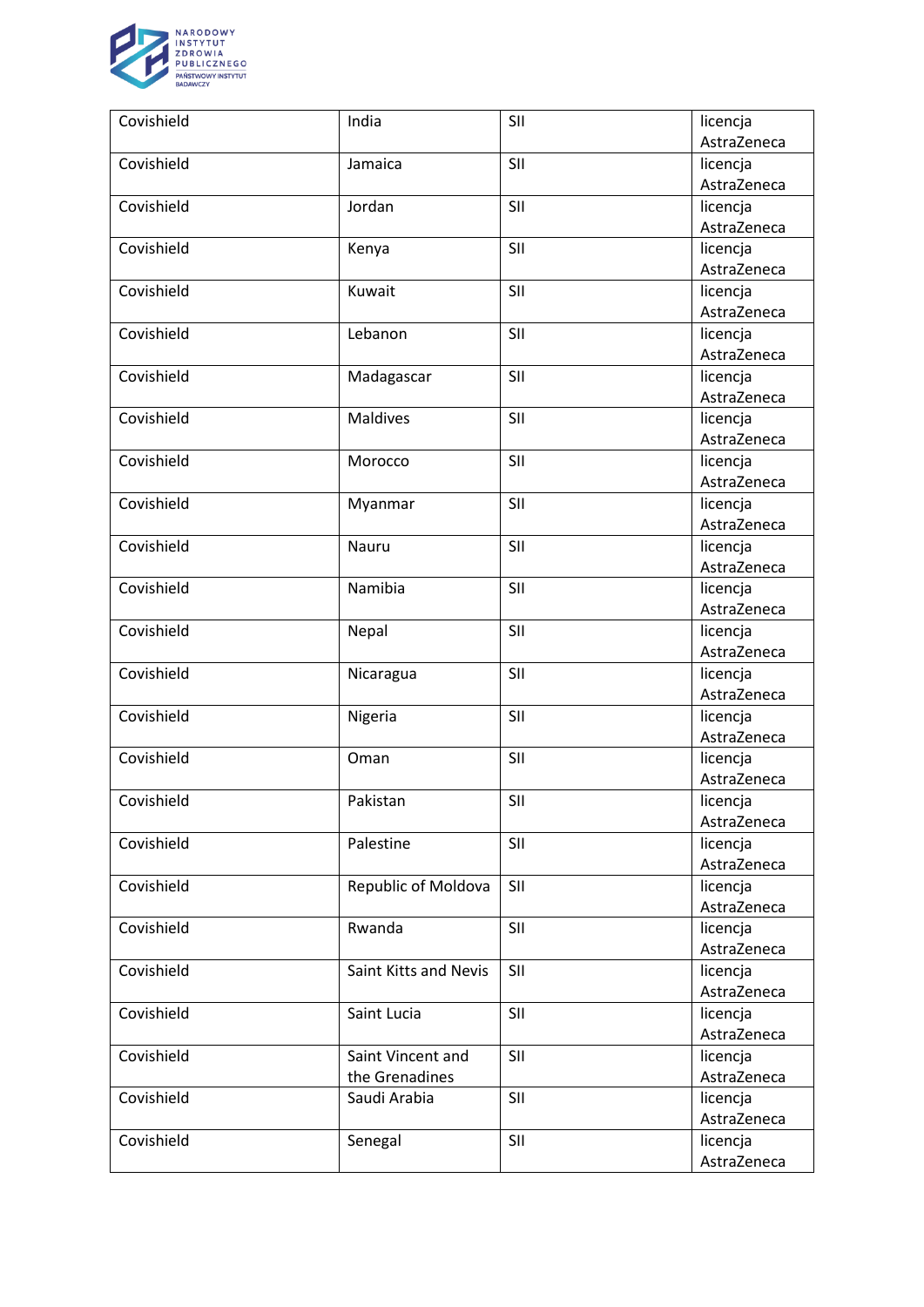

| Covishield                  | Seychelles                                 | SII                      | licencja    |
|-----------------------------|--------------------------------------------|--------------------------|-------------|
|                             |                                            |                          | AstraZeneca |
| Covishield                  | Solomon Islands                            | SII                      | licencja    |
|                             |                                            |                          | AstraZeneca |
| Covishield                  | Somalia                                    | SII                      | licencja    |
|                             |                                            |                          | AstraZeneca |
| Covishield                  | South Africa                               | SII                      | licencja    |
|                             |                                            |                          | AstraZeneca |
| Covishield                  | Sri Lanka                                  | SII                      | licencja    |
|                             |                                            |                          | AstraZeneca |
| Covishield                  | Suriname                                   | SII                      | licencja    |
|                             |                                            |                          | AstraZeneca |
| Covishield                  | Syrian Arab Republic                       | SII                      | licencja    |
|                             |                                            |                          | AstraZeneca |
| Covishield                  | Togo                                       | SII                      | licencja    |
|                             |                                            |                          | AstraZeneca |
| Covishield                  | Tonga                                      | SII                      | licencja    |
|                             |                                            |                          | AstraZeneca |
| Covishield                  | <b>Trinidad and Tobago</b>                 | SII                      | licencja    |
|                             |                                            |                          | AstraZeneca |
| Covishield                  | Ukraine                                    | SII                      | licencja    |
|                             |                                            |                          | AstraZeneca |
|                             |                                            |                          |             |
| Odpowiedniki szczepionki    |                                            |                          |             |
| <b>Nuvaxovid (Novavax):</b> |                                            |                          |             |
| Nuvaxovid                   | Austarlia                                  | Novavax                  |             |
| Covovax                     | India                                      | SII                      | licencja    |
|                             |                                            |                          | Novavax     |
| Covovax                     | Indonesia                                  | SII                      | licencja    |
|                             |                                            |                          | Novavax     |
| Nuvaxovid                   | New Zealand                                | Novavax                  |             |
| Covovax                     | Philippines                                | SII                      | licencja    |
|                             |                                            |                          | Novavax     |
| Nuvaxovid                   | Republic of Korea                          | Novavax                  |             |
|                             | (South)                                    |                          |             |
| Nuvaxovid                   | United Kingdom                             | Novavax                  |             |
|                             |                                            |                          |             |
| Inne:                       |                                            |                          |             |
| CoronaVac (Sinovac)         | Albania                                    | Zgodnie z pozwoleniem    |             |
|                             | Algieria                                   | w danym kraju /          |             |
|                             | Agrentina                                  | According to the         |             |
|                             | Armenia                                    | authorisation in a given |             |
|                             | Azerbaijan                                 | country                  |             |
|                             | Bangladesh                                 |                          |             |
|                             | Benin                                      |                          |             |
|                             |                                            |                          |             |
|                             | <b>Bolivia (Plurinational</b><br>State of) |                          |             |
|                             | Bosnia and                                 |                          |             |
|                             |                                            |                          |             |
|                             | Herzegovina                                |                          |             |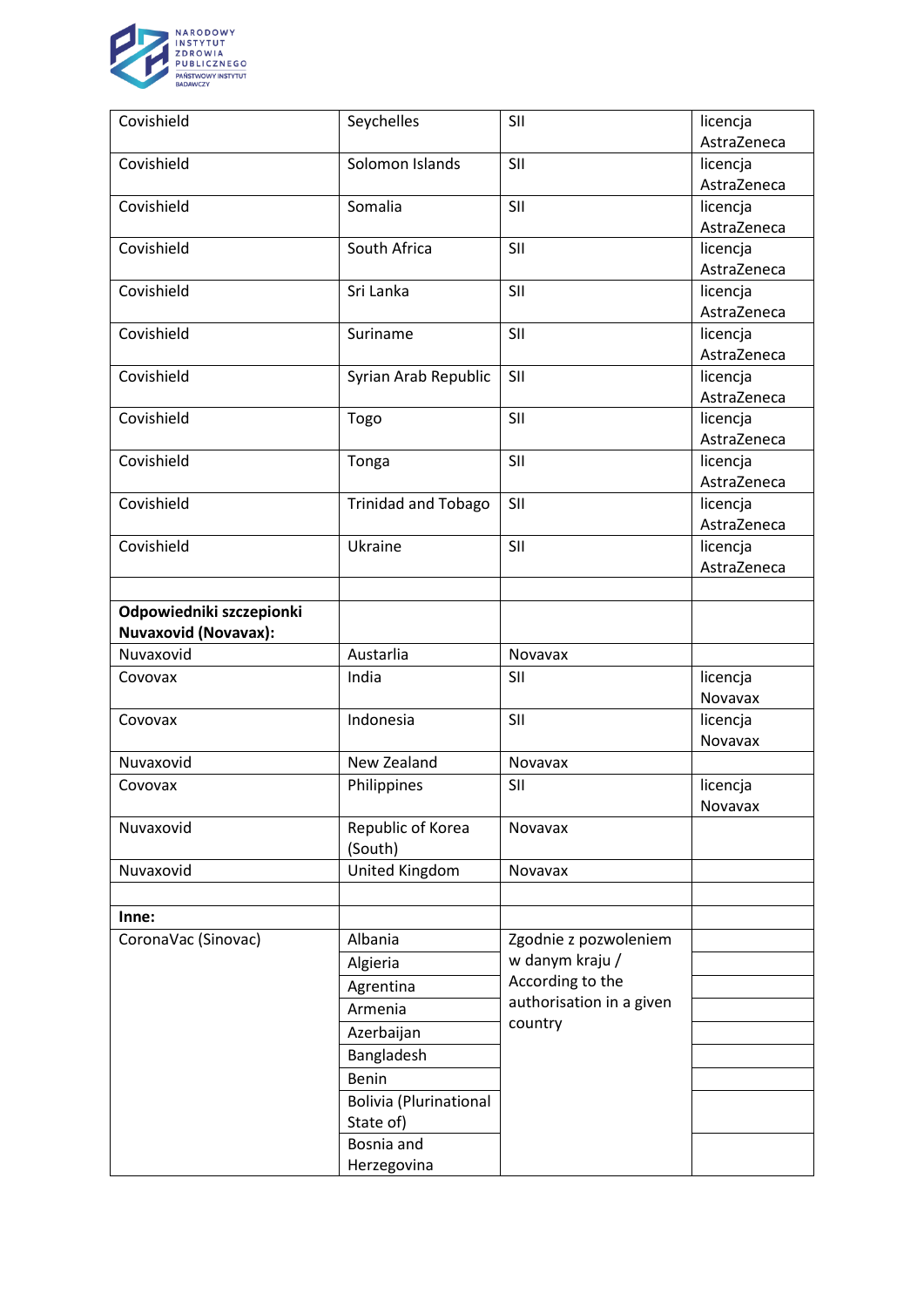

| Botswana                  |  |
|---------------------------|--|
| <b>Brazil</b>             |  |
| Cambodia                  |  |
| Chile                     |  |
| China                     |  |
| Colombia                  |  |
| Djibouti                  |  |
| Dominican Republic        |  |
| Ecuador                   |  |
| Egypt                     |  |
| El Salvador               |  |
| Georgia                   |  |
| Guinea                    |  |
| Hong Kong                 |  |
| Indonesia                 |  |
| Kazakhstan                |  |
| Lao People's              |  |
| Democratic Republic       |  |
| Libya                     |  |
| Malawi                    |  |
| Malaysia                  |  |
| Mexico                    |  |
| Montenegro                |  |
| Nepal                     |  |
| Oman<br>Pakistan          |  |
|                           |  |
| Panama                    |  |
| Paraguay                  |  |
| Philippines               |  |
| Republic of Moldova       |  |
| Singapore<br>South Africa |  |
| Sri Lanka                 |  |
| Tajikistan                |  |
| Thailand                  |  |
| Timor-Leste               |  |
| Togo                      |  |
| Tunisia                   |  |
| Turkey                    |  |
| Uganda                    |  |
| Ukraine                   |  |
| United Republic of        |  |
| Tanzania                  |  |
| Uruguay                   |  |
| Venezuela                 |  |
| (Bolivarian Republic      |  |
| of)                       |  |